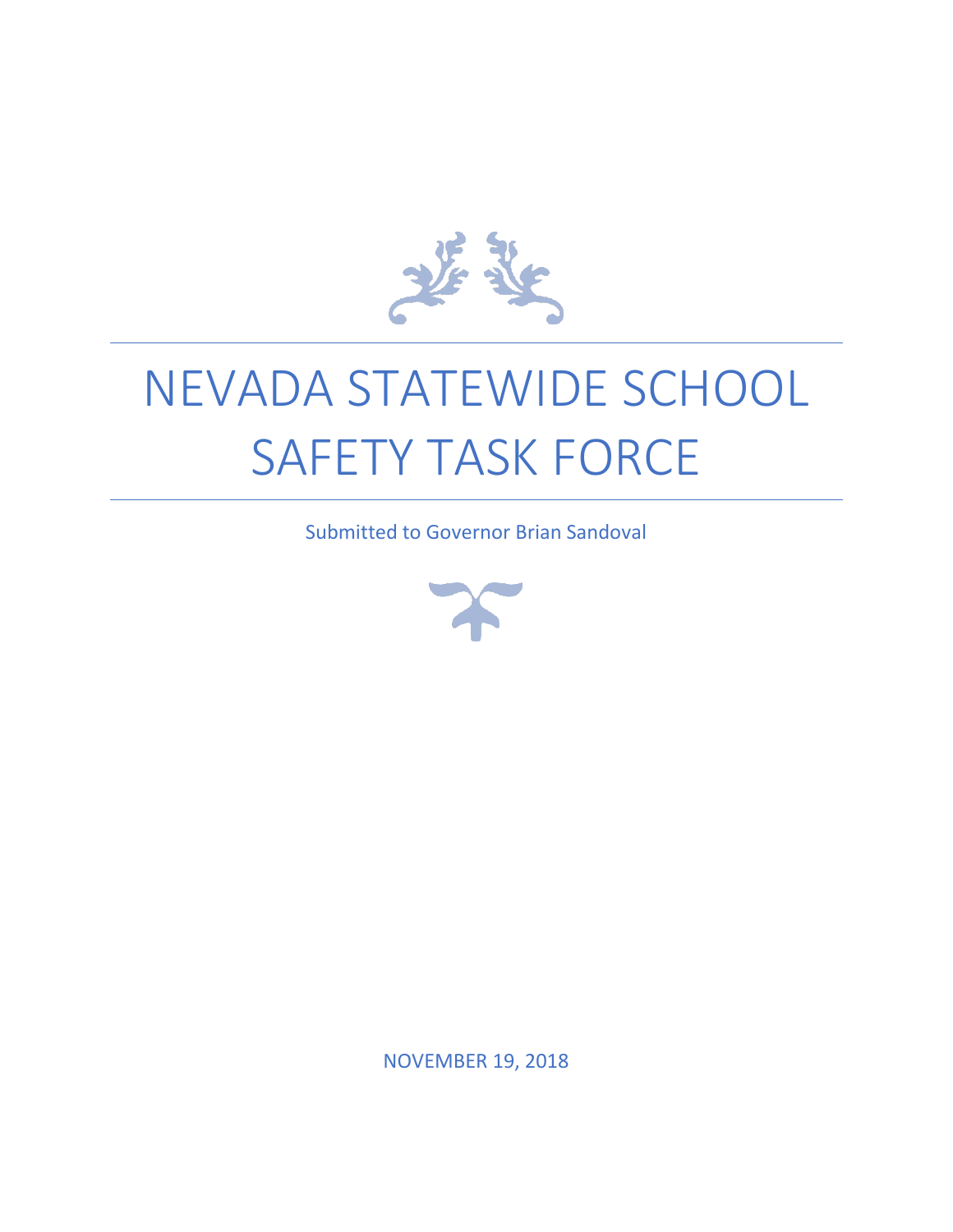#### **Introduction**

Governor Brian Sandoval established the Nevada Statewide School Safety Task Force by Executive Order 2018-05 on March 19, 2018 and appointed 26 individuals representing diverse interests and areas of expertise to serve (see Appendices A and B). The Task Force met four times (May, July, August, and October) and two working groups each met several times.

During its meetings, the Task Force heard from the Nevada Department of Education, the State Public Charter School Authority, school districts, parents, national experts, community partners, vendors, and two panels of high school students. Testimony and working group topics were primarily focused on student well-being and physical infrastructure. (Information pertaining to testimony and related materials can be found in Appendix C of this document.)

On July 20, 2018 the Task Force submitted an Initial Report to the Governor detailing a series of recommendations deemed to be time-dependent; most dealt with legislation and budget line items which required immediate consideration by the Governor to meet legislative deadlines. (The Initial Report is included as Appendix D.)

The Governor's Executive Order limits this Final Report to no more than ten (10) recommendations. As a practical matter, the Task Force is cognizant that Nevada's governor-elect is the ultimate recipient of this report. However, Governor Sandoval will prepare the first draft of an Executive Budget for consideration and revision by his successor. The 2019 Legislature is also sure to consider several bills related to school safety. With these facts in mind, several critical recommendations have been carried forward from the Initial Report and consolidated here.

The Task Force is honored to submit these final recommendations for consideration. While this body ceases to exist pursuant to the Executive Order, individual members have made it clear that they stand willing to assist in carrying out these recommendations. In addition, the Task Force has included information for other short- and long-term recommendations the Governor-elect and Legislature may wish to consider (see Appendix E).

Throughout this process, we have been inspired by the voices of Nevada's young people to act boldly and swiftly. We wish to express our appreciation to Governor Sandoval for initiating this conversation, and we challenge the readers of this report and leaders of the Silver State, regardless of political party, to rise to challenge. Students deserve safe places to learn.

Respectfully submitted,

Palenquing

Dale A.R. Erquiaga Task Force Chairman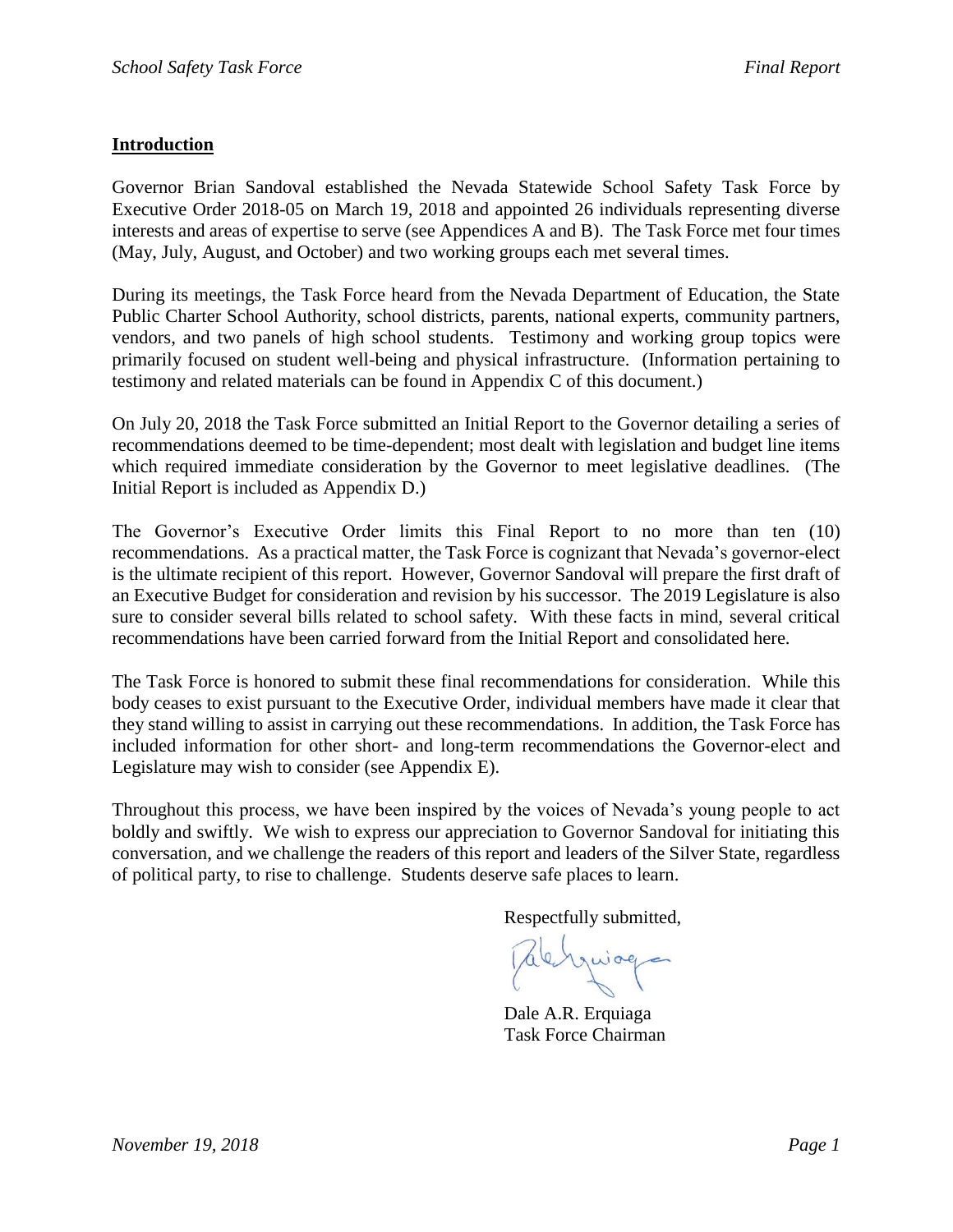**Recommendation #1: Adopt an omnibus school safety planning bill.** This would include amendments to Chapter 388 of the Nevada Revised Statutes (NRS) which provides for the establishment of school safety teams, committees to develop crisis plans, and the content/requirements of crisis plans, as follows:

- 1.1 Individual school safety teams should include representation from law enforcement (with allowance for flexibility for rural school districts due to availability of these personnel); that the existing requirement for a counselor be amended to be "school counselor, social worker or mental and behavioral health professional"; and that middle school and high school student voice be included when possible.
- 1.2 School crisis plans should ensure that drills occur at different times during the school day, for students to be familiar with safe routes to take and procedures to follow in different parts of the school building and under different circumstances – including extracurricular and after school activities (e.g., sporting events). (See also NRS 392.450)
- 1.3 If not already provided for by law, provide a means for districts to require individualized plans for schools, in lieu of the "one plan to be used by all public schools" in the district to account for significant differences and needs, but at the discretion of the local board.
- 1.4 Require that district crisis plans include representation of a mental and behavioral health professional.
- 1.5 Require that district crisis plans include provisions related to recovery strategies at a school following a crisis, emergency or suicide.
- 1.6 Require the Department of Education to develop a model plan to incorporate the following:
	- a) Model Threat Assessment for individual students [NRS 388.253(2)];
	- b) Behavioral Health Disaster Response element [NRS 388.253(2)(b)]; and
	- c) Annual exercises of plans including external response agencies.
- 1.7 Annual plans required pursuant to NRS 388.243 should uniformly be required to be complete and filed by July  $1<sup>st</sup>$  of each year (rather than simply "at least once each year" as now stated in law), with the same filing date for charter and private schools.
- 1.8 Provide authority for the Chief of the Division of Emergency Management to approve, and if necessary randomly audit, plans required to be filed with the Division to ensure compliance with statutory all requirements and may request other agencies to contribute to the plan review, at his/her discretion. The Chief should provide the Department and Legislature annual report of compliance with plans
- 1.9 Require the Governor to create a statewide committee on school safety as an additional component of these teams and committees contemplated by this chapter, to include representation from students and parents as well as state and local agencies such as Education, Public Safety, Emergency Management, and Health & Human Services.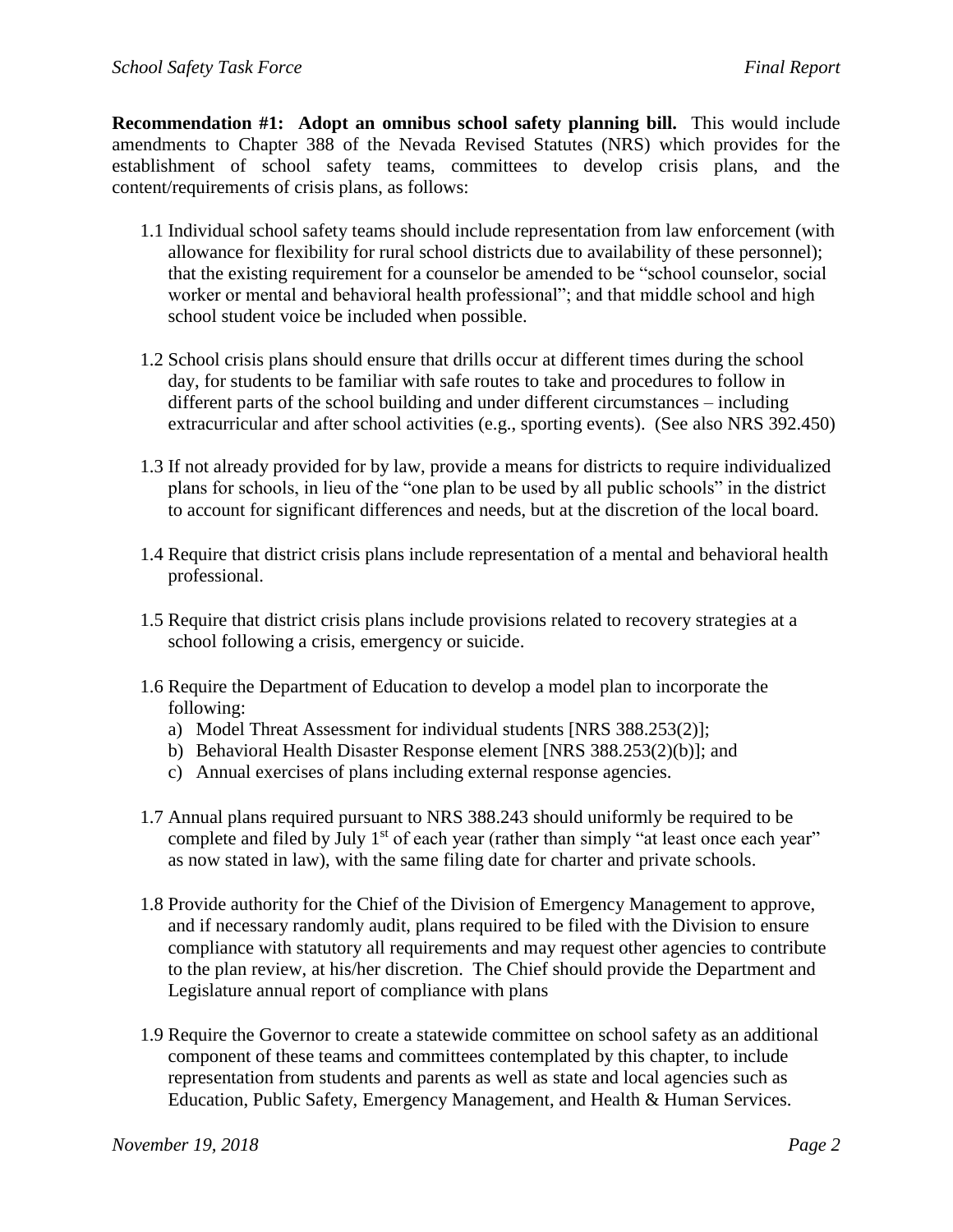- a) The statewide committee will provide an avenue for student voice in matters related to their safety and well-being across the state.
- b) The statewide committee will explore the impact of social media on school safety and student well-being.
- c) The statewide committee may also discuss or make any recommendation reasonably related to the matters addressed in executive order 2018-5, which created this Task Force.

#### **Recommendation #2: Make a significant investment in school-based mental health professionals and services.** This commitment includes:

- 2.1 Amend AB 127 of the 2017 Legislative Session to establish statewide recommended ratios for all school-based mental health providers (school counselors, school psychologists, and school social workers) that align with their respective national association recommended ratios, and require each school district to establish a schoolbased mental health ratio improvement plan for each of the three professions to achieve this ratio within 15 years; include a definition of each profession and supervision structure as part of the improvement plan; consider including school nurses in this initiative. The Legislature should consider the fiscal impact of the ratios and any required funding.
- 2.2 Include school nurses, school counselors, and school psychologists in the Nevada Department of Education pilot Medicaid program and Social Work Block Grant. Enable the Department to use funds (two new FTEs) from the current Social Work Block Grant Program to immediately expand school district capacity for Medicaid billing for behavioral health services support and a medical director.
- 2.3 Make any necessary changes to ensure sustainability of Safe-Voice and ability of first responders to provide support to students, including:
	- a) Amend "Safe-to-Tell" to "Safe Voice" in all relevant statutes;
	- b) Include provisions to ensure the Department of Public Safety has 24-hour access to student information in the event of a Safe Voice tip revealing a health or safety emergency as defined by 24 CFR 99.31(a)(10) and necessary privacy protections are in place to protect student data; and
	- c) Addition of one FTE to support Safe Voice within the Safe and Respectful Learning Environments
	- d) Include a long-term plan for sustainable funding to support local and state level implementation.

**Recommendation #3: Make a commitment to ensuring the availability of additional trained school resource officers and school police personnel.** This could be implemented by taking the following actions:

3.1 Establish a categorical fund at the State dedicated for this purpose. Applications for funding come through the School Districts and must be made in conjunction with their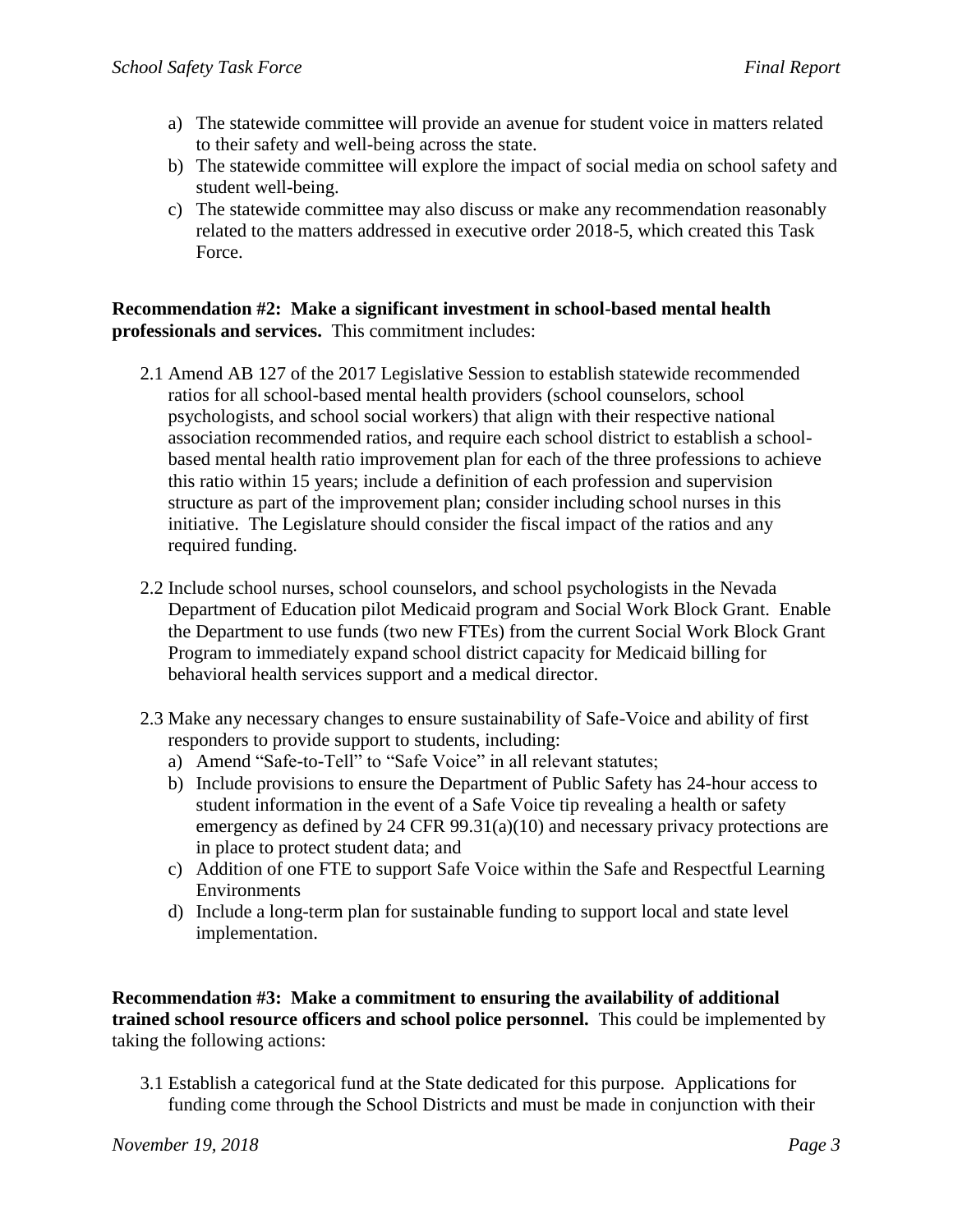school police department or local law enforcement agency, as applicable; applications for charter schools would come through the State Public Charter School Authority (SPCSA).

- 3.2 Amend Nevada Revised Statutes to categorize school police officers as Category I peace officers [NRS 289.470 and NRS 432B.610].
- 3.3 Include school police officers in the Nevada definition of "school resource officer."
- 3.4 Include school police departments in the Nevada definition of "law enforcement agency" for the purpose of NRS 289.030 which requires certain peace officers to wear a portable event recording device and requires certain law enforcement agencies to adopt policies and procedures governing the use of portable event recording devices.
- 3.5 Increase jurisdiction of school police officers to include all property, buildings and facilities beyond school property while investigating matters related to personnel, pupils, or real or personal property of the school district; further expand jurisdiction of school police officers to enforce violations of traffic laws and ordinances 24 hours each day.
- 3.6 Amend NRS as needed to allow private or exempt schools to enter into an agreement with school district police or local law enforcement at their own budgetary expense, similar to those described in NRS 388A.384 for Charter Schools.

#### **Recommendation #4: Provide funding to ensure safe learning environments.** This could include:

- 4.1 Establish a categorical fund dedicated to enhancing school building safety, accepting applications for funding from Districts or the SPCSA based on a school safety assessment that is aligned with state standards for such an assessment. Distribute funds:
	- a) based on "guided autonomy" that includes the school safety assessment to identify school needs, and
	- b) on a "block plus per pupil" basis.
- 4.2 Support district/school and charter school training to supplement and refine training programs (estimated to be \$200,000/year); and
- 4.3 Provide required training/professional development for administrators and staff on matters pertaining to threat assessment and behavioral health disaster response.

**Recommendation #5: Provide legislation and budgetary authority that would grant districts funds to ensure students and school staff have prevention skills needed to help all students be successful and safe in school.** This would accomplish the following:

5.1 Proactively integrate Social Emotional Learning (SEL) into the fabric of all Nevada schools to help educators, parents, families, and students remain motivated to develop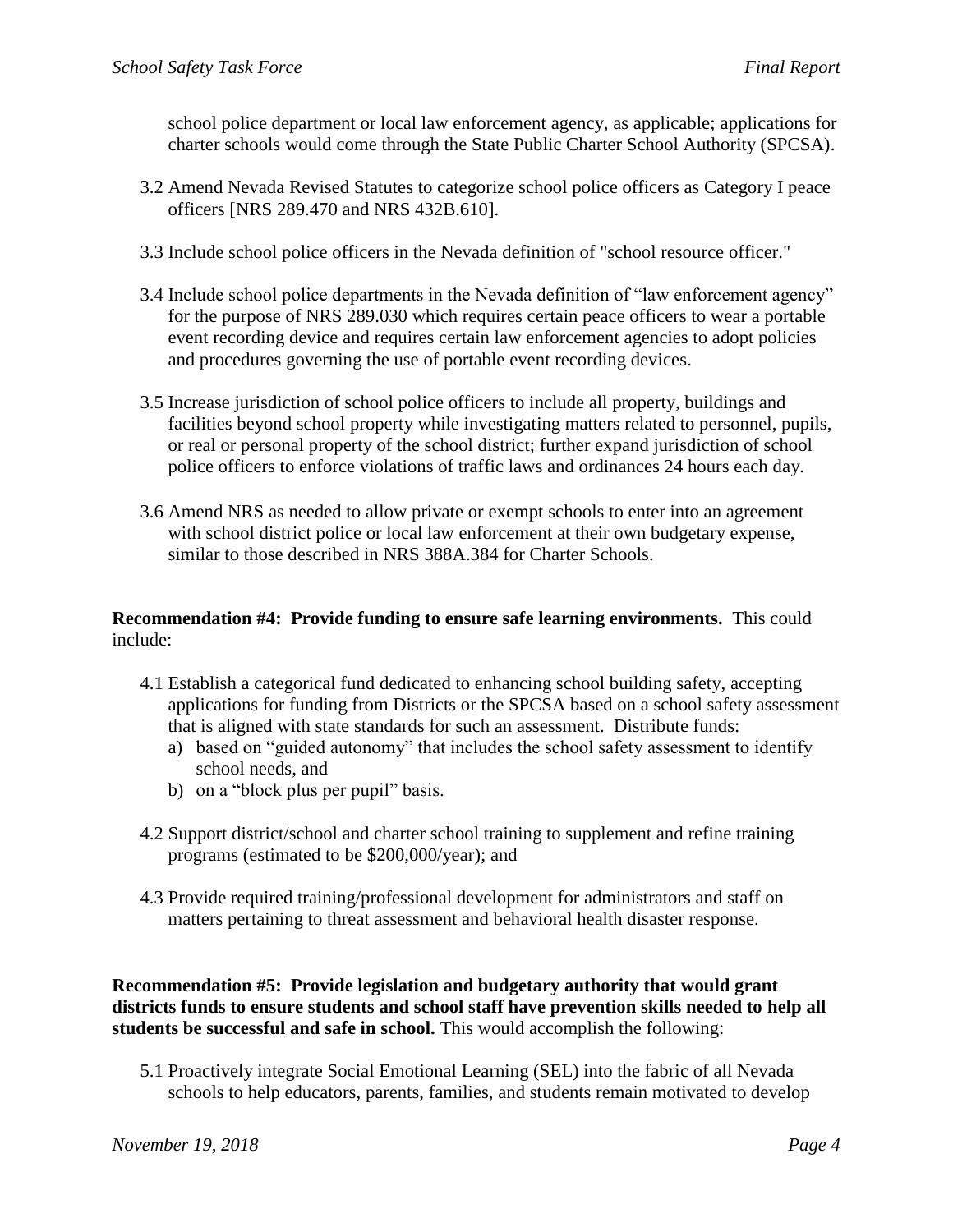skills to navigate and succeed within their 21st Century learning communities and to serve as responsible, contributing, and safe members of society.

- 5.2 Require statewide Social-Emotional-Behavioral programming (SEB) as part of a multitiered system of support framework (MTSS) that requires each school to implement an integrated program with screenings, interventions, and progress monitoring. Establish administrator accountability standards to ensure that the framework is implemented with fidelity on every campus.
- 5.3 Require a statewide framework for and encourage the use of restorative practices in schools as an alternative to out-of-school consequences for behavioral infractions and the accompanying frustration that sometimes leads students to engage in antisocial or other behaviors that threaten the safety and/or learning of others.
- 5.4 Encourage districts throughout Nevada to institutionalize restorative practices as a preventative measure for antisocial behavior on campuses. Consider Fairfax County Public Schools (in Virginia) as a model.
- 5.5 Use and fund equitable instructional practices to promote inclusion and school climate.
- 5.6 Fund one new FTE to create a school climate and equity framework at the state level that contributes to school improvement planning.
- 5.7 Request an additional \$5 million over the biennium to be made available as a block grant to school districts to support curriculum, training and program needs as they implement Social Emotional Learning and SEAD programs in schools across the state. This will provide the flexibility and line item accountability to be able to track the progress of these programs over time.

**Recommendation #6: Make necessary statutory and regulatory changes regarding disproportionality of school discipline.** This includes a requirement for additional school discipline data, including but not limited to removal of pupils, to be disaggregated by race/ethnicity and special education status, and for such data to be reported annually.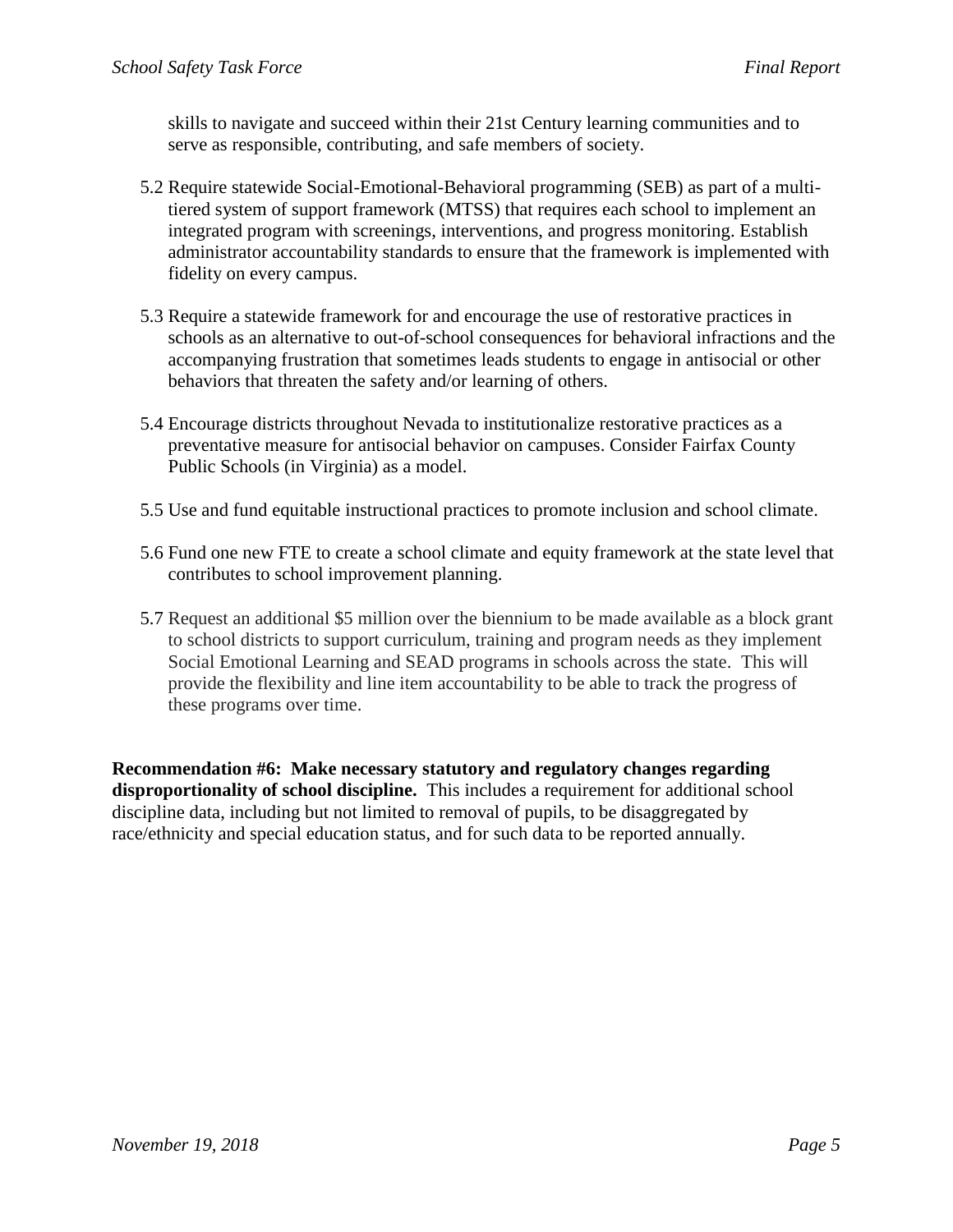## **List of Appendices**

- A. Governor Sandoval's Executive Order
- B. Roster of Task Force membership
- C. List of those providing testimony and links to materials
- D. Interim Report to the Governor
- E. Additional short- and long-term recommendations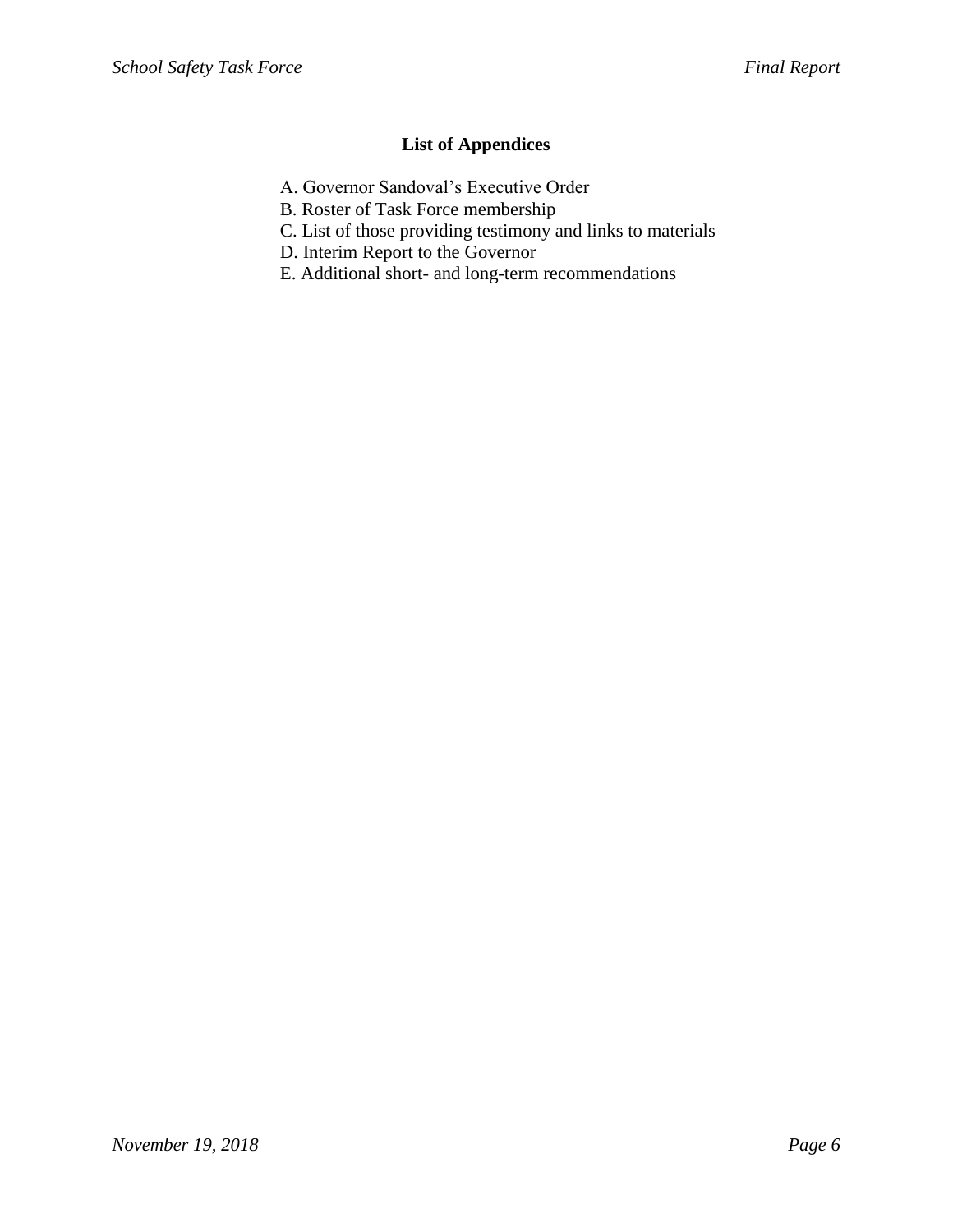# Appendix : A



# **EXECUTIVE ORDER 2018-5**

# **ORDER ESTABLISHING THE STATEWIDE SCHOOL SAFETY TASK FORCE**

*WHEREAS*, the safety of Nevada's schoolchildren is a matter of unparalleled importance and significance;

*WHEREAS*, school superintendents, principals, teachers, and state and district officials should be commended on the advances which make our schools safer, and the diligence and dedication with which they have approached this issue;

*WHEREAS*, despite these advances, the recent tragedy in Parkland, Florida demonstrates the real danger posed by an active shooter to students, teachers and staff on a school campus;

*WHEREAS*, it is imperative that the State of Nevada devote its resources toward making schools as safe as possible, so that students are free to learn, grow, and excel, becoming the citizens and leaders of tomorrow; and

*WHEREAS*, Article 5, Section 1 of the Nevada Constitution provides that, "The supreme executive power of this State, shall be vested in a Chief Magistrate who shall be Governor of the State of Nevada."

*NOW, THEREFORE,* by the authority vested in me as Governor by the Constitution and laws of the State of Nevada and the United States, it is hereby ordered as follows:

- 1. The Statewide School Safety Task Force (Task Force) is hereby established.
- 2. The Governor shall appoint all members of the Task Force. In selecting members, the Governor may consider the following:
	- a. The State Superintendent of Public Instruction
	- b. A member of the Nevada State Senate
	- c. A member of the Nevada State Assembly
	- d. The superintendent of the Clark County School District or his or her designee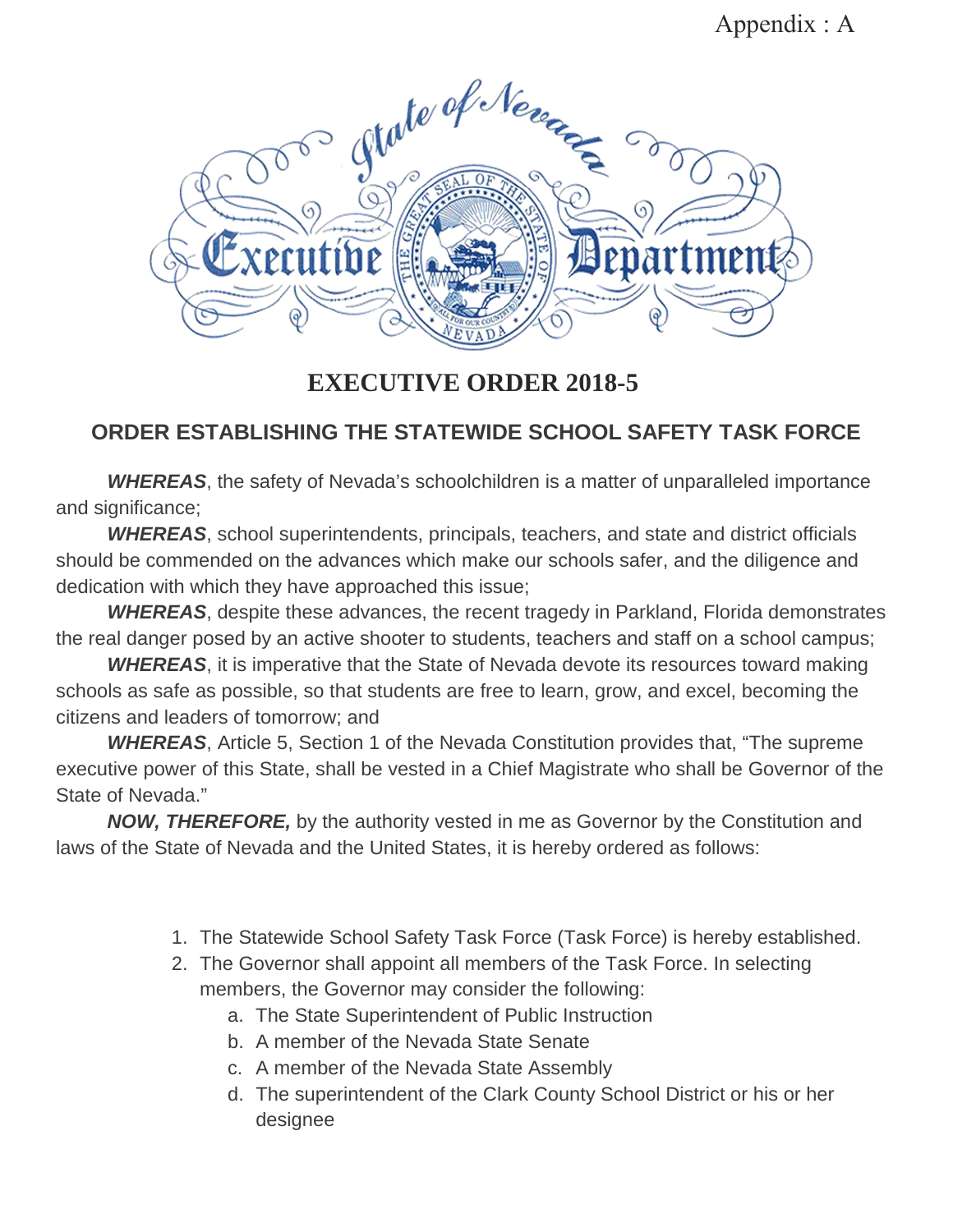- e. The superintendent of the Washoe County School District or his or her designee
- f. A superintendent from a rural school district
- g. An elementary or secondary school principal
- h. A representative from the Charter School Association of Nevada or its designee
- i. A school board trustee
- j. An elementary or secondary school teacher
- k. A school behavioral health care professional or social worker
- l. A representative from the Department of Health and Human Services
- m. A school resource officer or a member of law enforcement
- n. A parent of a child enrolled in grades K-12
- o. An expert or professional in the field of juvenile justice
- p. The student representative to the State Board of Education
- q. Anyone else deemed necessary by the Governor
- 3. The Governor shall designate the Chair of the committee.
- 4. The mission of the Task Force shall be to identify and recommend those school safety practices best suited for implementation in some or all of Nevada's schools, recognizing that not all schools are similarly situated.
- 5. The Task Force shall deliver an initial report of its activities to the Governor on or before August 1, 2018. This report shall include:
	- a. A review of current law related to school safety; and
	- b. A summary of any recommended actions that can immediately be taken to improve school safety, including:
		- i. Any bill draft or budgetary requests necessary to enact these recommendations
		- ii. A draft of any Executive Order necessary to enact these recommendations
		- iii. Any proposed model policy for adoption by individual school districts
		- iv. Any other information deemed necessary by the Task Force
- 6. The Task Force shall deliver a final report of its activities to the Governor on or before November 30, 2018. This report shall include:
	- a. A summary of not more than ten long term recommendations to improve safety in Nevada's schools, identifying how best to enact these recommendations;
	- b. Any proposed legislation necessary to enact these recommendations;
	- c. Any budgetary requests necessary to enact these recommendations;
	- d. A draft of any Executive Order necessary to enact these recommendations;
	- e. Any proposed model policy for adoption by individual school districts; and
	- f. Any other information deemed necessary by the Task Force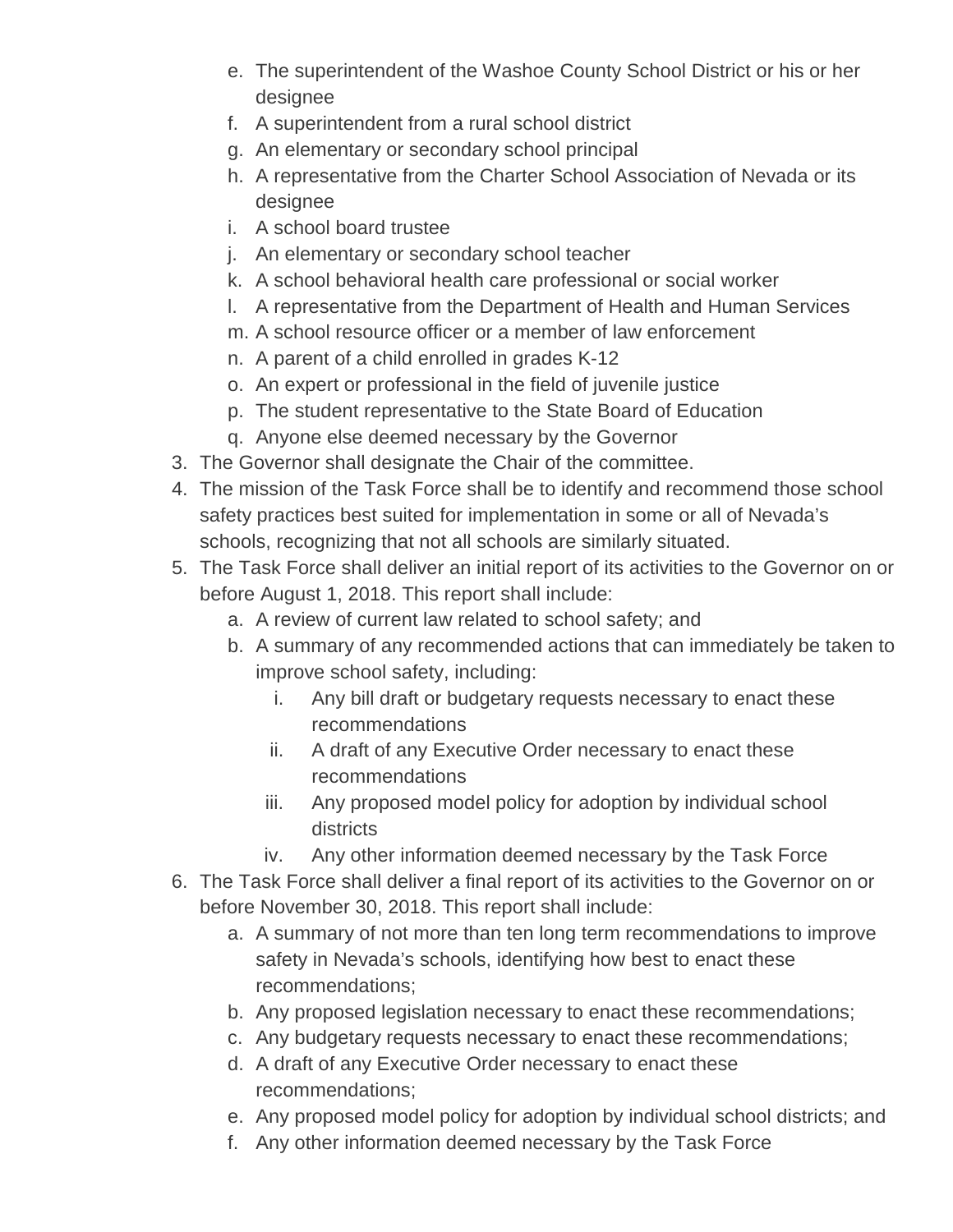- 7. Members of the Task Force shall receive no compensation for their service, and shall serve at the pleasure of the Governor.
- 8. The Task Force shall meet at the discretion and direction of its Chair.
- 9. The Nevada Department of Education shall provide administrative support to the Task Force.
- 10.The Chair will have the ability to issue guidelines for the operation of the Task Force and amend those guidelines as needed. The Chair may also form and appoint working groups or subcommittees as deemed necessary.
- 11.Any meetings conducted by the Task Force or any subcommittee(s) thereof shall be subject to the Open Meeting Law, as codified in NRS Chapter 241.
- 12.All records documenting the Task Force's activities shall be retained and transferred to the State Archives for permanent retention in accordance with the State record retention policy.
- 13.The Task Force shall cease to exist on December 31, 2018, unless authorized by further Executive Order.

IN WITNESS WHEREOF, I have hereunto set my hand and caused the Great Seal of the State of Nevada to be affixed at the State Capitol in Carson City, this 19th day of March, in the year two thousand eighteen.



Governor of the State of Nevada

By the Govern

Députy Secretary of State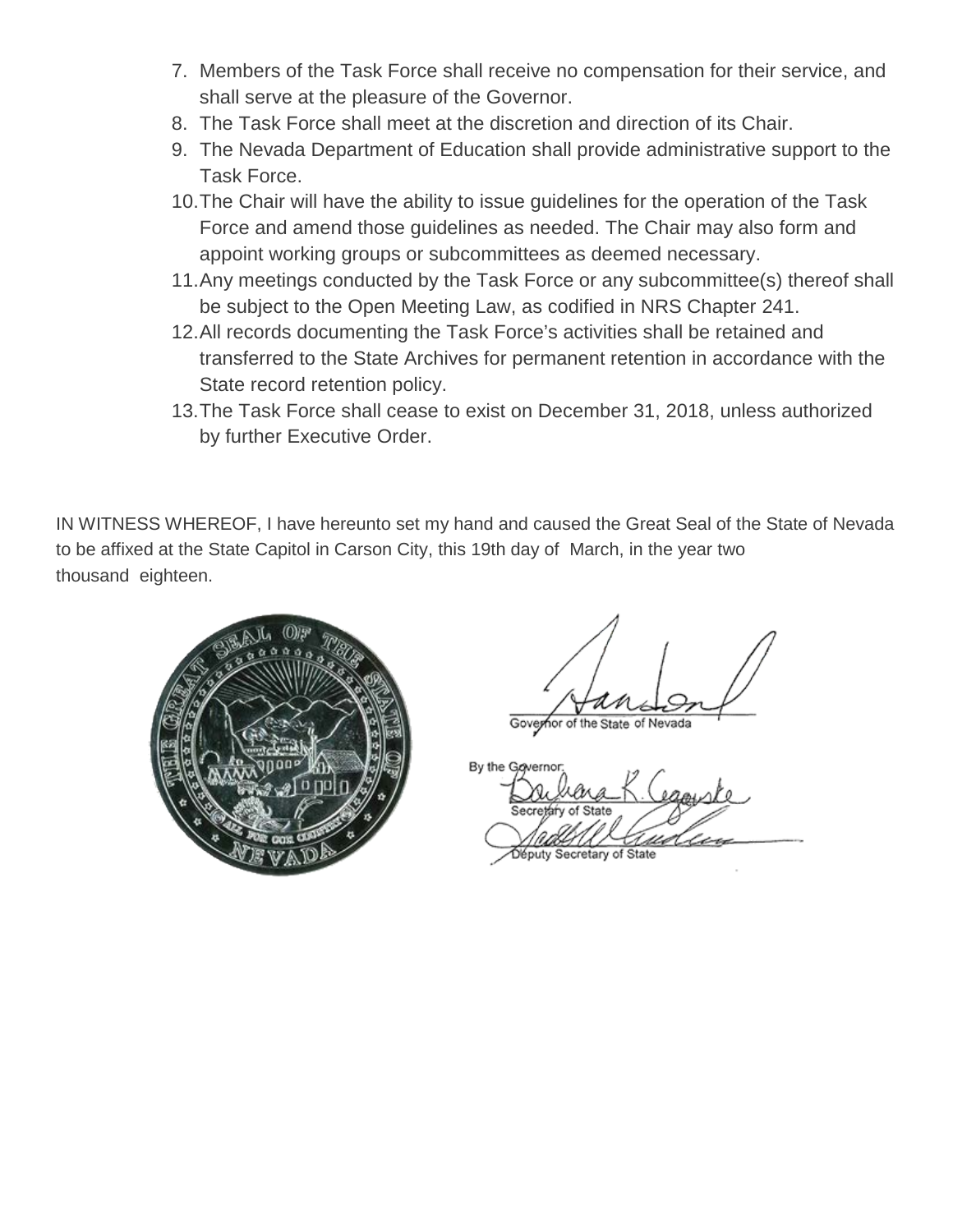# **Roster of Statewide School Safety Task Force Members**

**Steve Canavero** – State Superintendent of Public Instruction

**Jill Tolles, Vice Chair** -State Assemblywomen

**Yvanna Cancela** – State Senator

**Mike Barton** – Clark County Superintendent (designee)

**Traci Davis** – Washoe County Superintendent

**David Jensen** – Humboldt County Superintendent (rural)

**Brianne Thoreson** – Principal, Bishop Manogue Catholic High School

**Zach Robbins** – Principal, Cheyenne High School

**Margarita Gamboa, Vice Chair** - Principal Sunrise Acres Elementary School

**Pat Hickey** – Charter School Association

**Bridget Peterson** – School Board of Trustee

**Pilar Biller** – Teacher, Damonte Ranch High School

**Derek Krallman** – Teacher Mack Middle School

**Katherine Dockweiler** – Health Care Professional

**Katherine Loudon** – Health Care Professional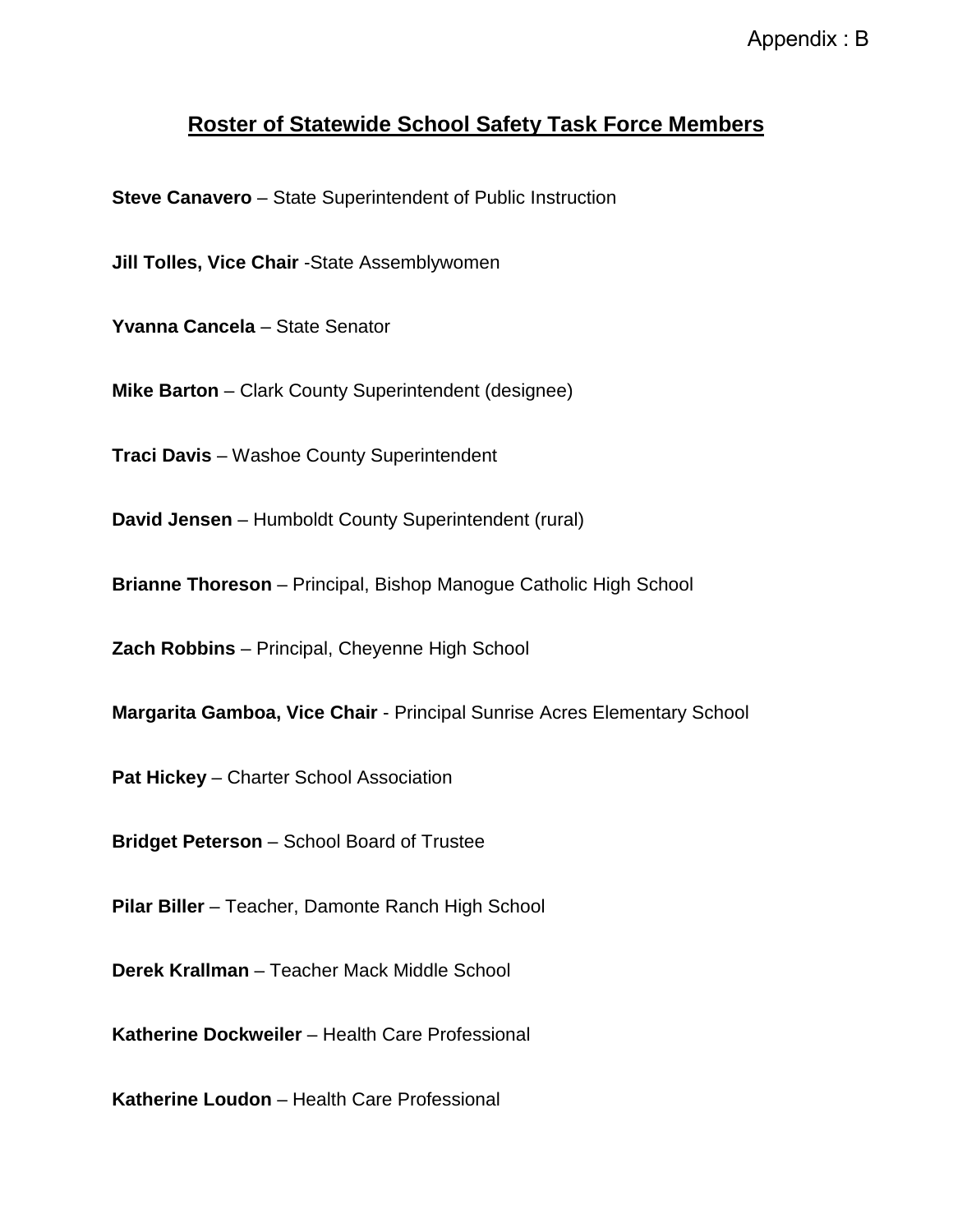**Dr. Leon Ravin** – Dept. Health and Human Services

**James Ketsaa** – Law Enforcement

**Jason Trevino** – Law Enforcement

**Laura Hernandez** – Parent

**Caryn Swobe** – Parent

**Judge William Voy** – Juvenile Justice

**Ashley Macias** – Student representative, State Board of Education

**Dale Erquiaga, Chair** - President/CEO Communities in School (other)

**Della Frank** – Indian Education Opportunities Program Project Facilitator (other)

**Jimmy Tarelo** – JAG (other)

**Anthony Petrosino** - Wested (non-voting member)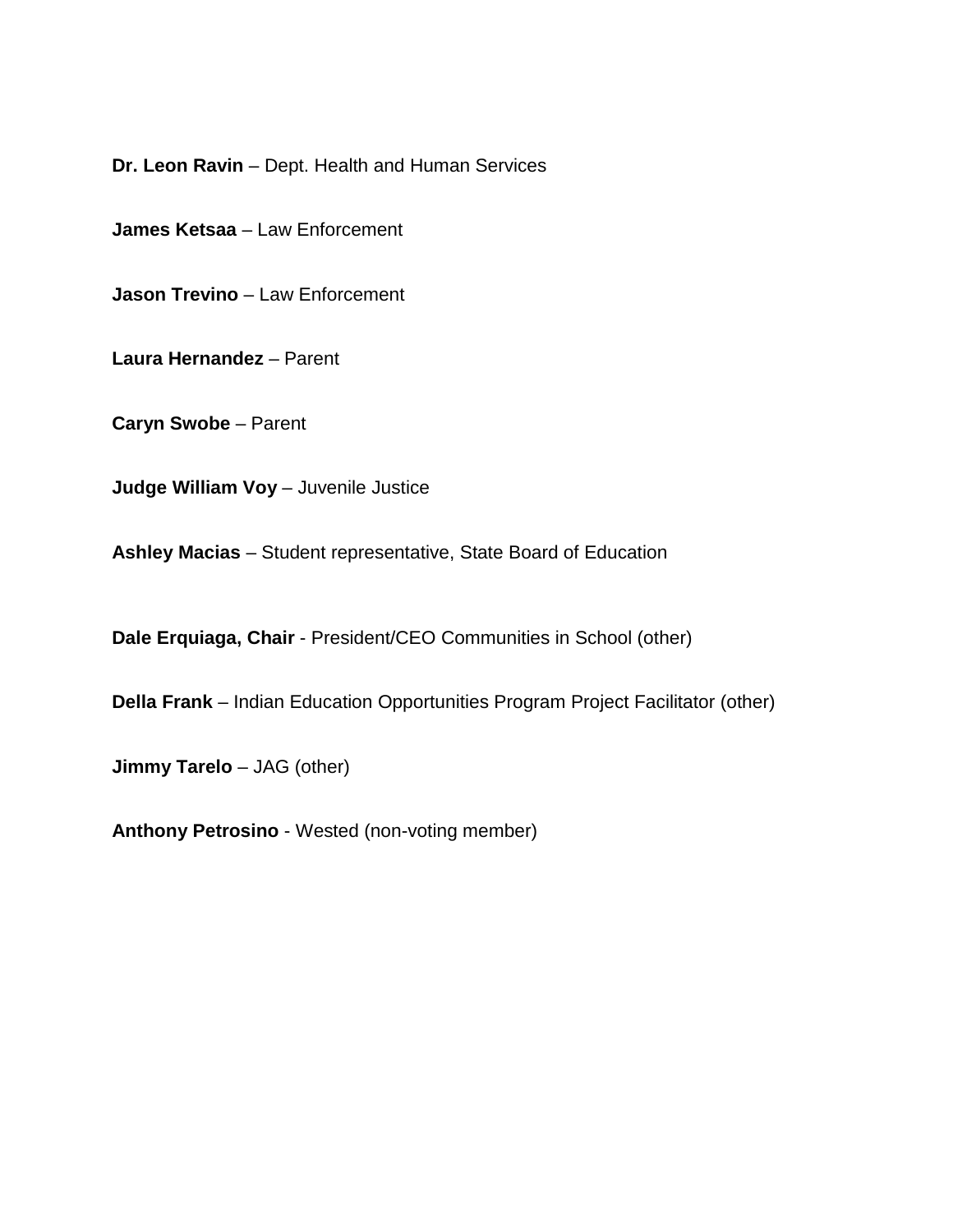# **Statewide School Safety Taskforce, Student Well Being Workgroup and Physical infrastructure Coordination Workgroup Presenters**

#### **May, 3rd 2018 Statewide School Safety Taskforce: Presenters:**

- Agustus Mays: Director of Government Relations WestEd
	- Presentation: Federal Funding Opportunities to Improve School Safety
- Jennifer Thomsen: Education Commission of the States
	- **Presentation: State Policy Responses To School Violence**
- Frank Straub: Director of Strategic Studies
	- Presentation: Averted School Violence Lessons Learned Become Lessons Applied
- Anthony Petrosino Ph.D.: Director West Ed Justice & Prevention Research Center
	- **Presentation: Selected National Statistics Relevant To School** Violence And Safety
- Gunes Kaplan: Nevada Report Card/Graduation Rates/Data Requests
	- **Presentation: Summary of Discipline Data From the Nevada** Report Card
- Christy McGill: Director, Office of Safe and Respectful Learning Environments Presentation: Office For A Safe And Respectful Learning Environment
	-
- Dave Jensen Superintendent of Humbolt County & Tracy Davis Superintendent of Washoe County
	- **Presentation: Laws That Govern Safety In Public Schools**
- Patrick Gavin Charter School
	- Presentation: Charter School Association of Nevada School Leaders Council
- Caleb Cage: Chief and Homeland Security Advisor
	- **Presentation: Nevada Commission On Homeland Security** School Emergency Response Plans, School Emergency Planning & Safety

#### **June, 1st 2018 Student Well Being Workgroup Presenters**

• Christy McGill: Director, Office of Safe and Respectful Learning Environments **Presentation: Office For A Safe And Respectful Learning Environment** 

**June, 1st 2018 Physical infrastructure Coordination Workgroup Presenters** 

- Tod Schneider Private Consultant School Safety
	- **[Document: School Security Key Points](http://www.doe.nv.gov/Boards_Commissions_Councils/StatewideSchoolSafetyTaskForce/Physical_Infrastructure_Coordination_Workgroup/)**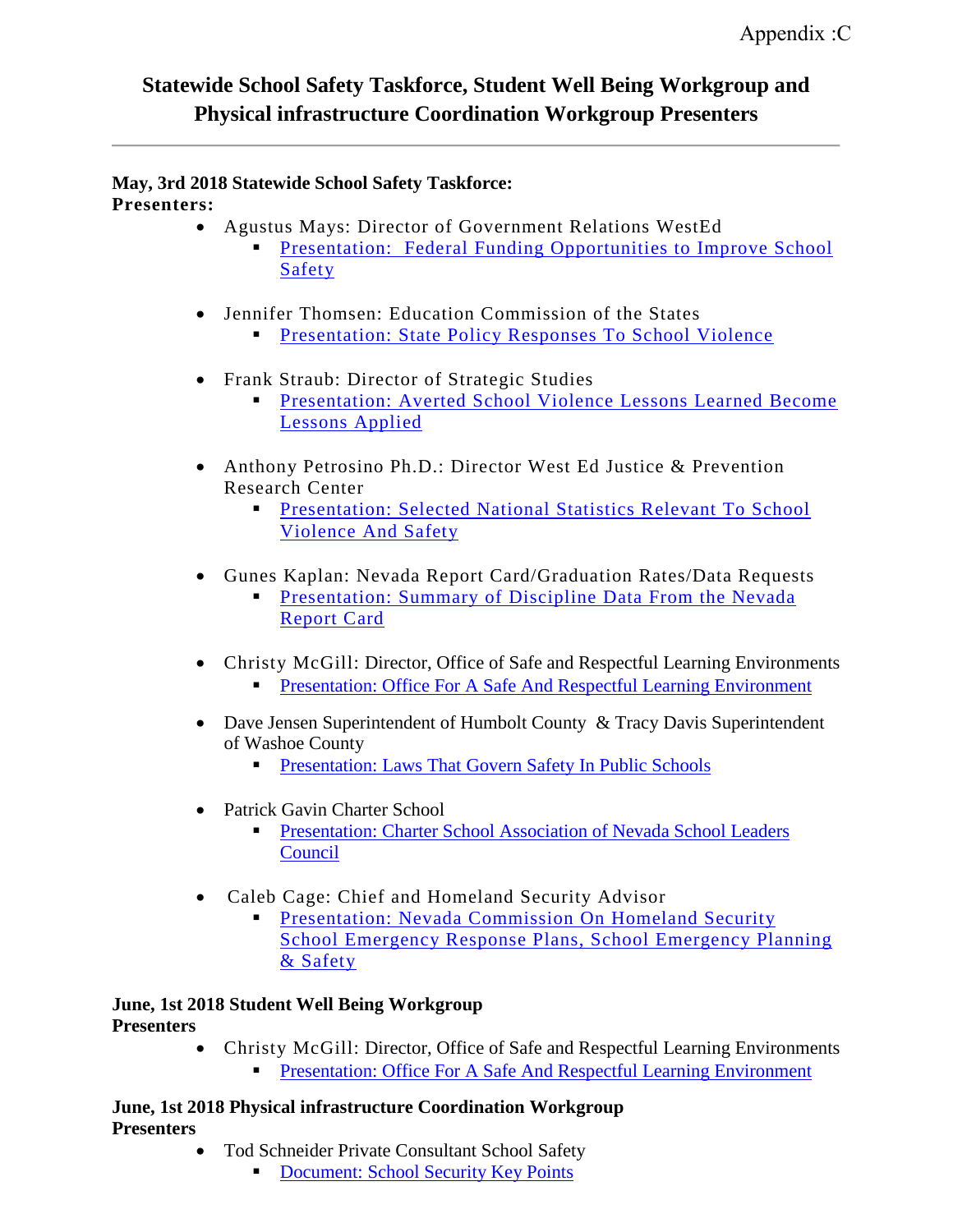#### **June, 18th 2018 Physical infrastructure Coordination Workgroup Presenters**

- Ryan Miller Deputy Chief & Christy McGill Director, Office of Safe and Respectful Learning Environment
	- **[Presentation: Safe Voice](http://www.doe.nv.gov/Boards_Commissions_Councils/StatewideSchoolSafetyTaskForce/2018/June/Support_Materials_Physical_Infrastructure/)**

## **August, 27th 2018 Statewide School Safety Taskforce Presenters/Vendors:**

- Andrew B. Post representing Invo Healthcare Companies Las Vegas
	- [Presentation: Invo Multidisciplinary Program to Address Childhood](http://www.doe.nv.gov/Boards_Commissions_Councils/StatewideSchoolSafetyTaskForce/2018/May/Support_Materials/) [Trauma IMPACT](http://www.doe.nv.gov/Boards_Commissions_Councils/StatewideSchoolSafetyTaskForce/2018/May/Support_Materials/)
- Melinda Mort-Secure Exit Shade Carson City
	- **[Presentation:](http://www.doe.nv.gov/Boards_Commissions_Councils/StatewideSchoolSafetyTaskForce/2018/May/Support_Materials/) Exit Shade**
- Mike Yoder representing WinTech LLC : ALICE Receptionist product Las Vegas
	- Presentation: Alice Advanced Visitor Management For Education
- Tom Greene Hope Scholarship Las Vegas
	- Presentation: Hope Scholarship Program
- Charlie Howard -VOLO Las Vegas
	- **Presentation: VOLO ASAP Demo Video**
- Mitch Chait Be Ready Presentation from Leather Back Gear Las Vegas
	- Presentation: Be Ready Safety Initiative
- Greg Katz representing RFI Enterprises. (Verbal Presentation) Carson City
- Ms. Melissa Gutierrez representing Lucille Rogers Elementary School Las Vegas
	- Presentation: Comprehensive Student Support And Support Model
- Nancy Willard representing Embrace Civility in the Digital age
	- **Presentation: Statement & Correspondence**
- Christy McGill Director, Office of Safe and Respectful Learning Environments **Presentation: Nevada Bullying Law**

## **September, 12th 2018 Student Well Being Workgroup Presenters**

- Stephen Kilgus, Ph.D. Associate Professor School Psychology Program University of Wisconsin-Madison
	- **[Presentation: Universal Screening To Identify Social-Emotional And](http://www.doe.nv.gov/uploadedFiles/ndedoenvgov/content/Boards_Commissions_Councils/StatewideSchoolSafetyTaskForce/2018/September/Item6StephenKilgusPHDScreening.pdf)** [Behavioral Risk](http://www.doe.nv.gov/uploadedFiles/ndedoenvgov/content/Boards_Commissions_Councils/StatewideSchoolSafetyTaskForce/2018/September/Item6StephenKilgusPHDScreening.pdf)
- Mara Schiff Ph.D Associate Professor of Criminology and Criminal Justice, Florida Atlantic University
	- [Presentation: Restorative Justice And School Safety](http://www.doe.nv.gov/uploadedFiles/ndedoenvgov/content/Boards_Commissions_Councils/StatewideSchoolSafetyTaskForce/2018/September/Item6MaraSchiffPHDRestorativeJustice.pdf)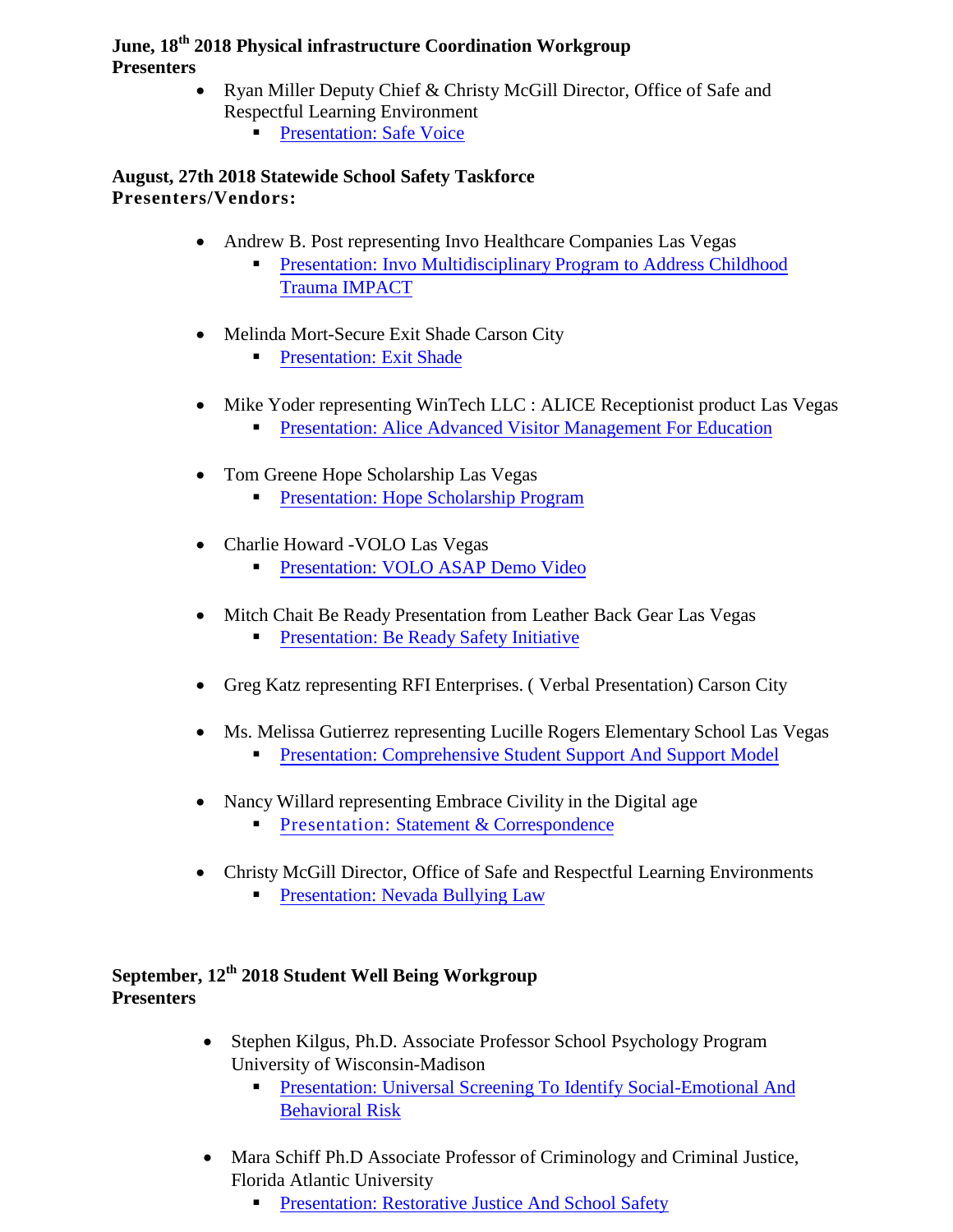## **Nevada Statewide School Safety Task Force**

| DATE:        | <b>July 20, 2018</b>                |
|--------------|-------------------------------------|
| TO:          | <b>The Honorable Brian Sandoval</b> |
| <b>FROM:</b> | Dale Erquiaga, Task Force Chairman  |
| RE:          | <b>Initial Report</b>               |
|              |                                     |

Pursuant to the provisions of Executive Order 2018-05, it is my honor to transmit this initial report of the activities of your Statewide School Safety Task Force. The Task Force met twice since it was established, and two Workgroups have held additional meetings. We heard from students, parents, educators, and members of the public – all of whom share your commitment to school safety and concern for Nevada's students. Task Force deliberations focused on two broad themes: Student Well Being and Physical Infrastructure Coordination.

For this required initial report, we prepared recommendations related to legislative Bill Draft Requests and the Executive Budget, knowing of the deadlines associated with both. We also considered items that should be addressed before the start of School Year 2018-19. You will find these recommendations attached, all of them approved unanimously. Minor edits have been made by the Chair with authorization from the full Task Force.

By way of summary, I wish to call your attention to three key components of the attached documents, recommending:

- 1. An omnibus act to update NRS Chapter 388 and statutes related thereto, all dealing with safety and crisis planning, response, and recovery;
- 2. Special attention and funding in the Executive Budget for additional school resource officers (to be defined as including school police where applicable), and for infrastructure needs related to school safety on Nevada's diverse school campuses; and
- 3. Legislation and budgetary authority focused on programs and interventions to support mental and behavioral health, your social-workers-in-schools initiative from 2015, and social emotional learning more broadly.

In addition, an emergency regulation and a series of executive orders or other communiques are contemplated in our recommendations. These range from student identification concerns, to the training of medical professionals, to enhanced communication with families whose children will soon return to school.

You should know that Superintendent Canavero and his staff at the Nevada Department of Education have provided invaluable support to the Task Force. I know they will work closely with your office on translating these initial recommendations into bill draft language. The subject matter experts you wisely appointed to the Task Force stand ready to provide insights and recommendations before bill drafts are finalized for introduction; the Task Force respectfully requests that when such language is returned from the Legislative Counsel Bureau it be shared with members of our group, even if the Task Force itself has ceased operation.

Thank you for the opportunity to serve in this role and contribute to this important work.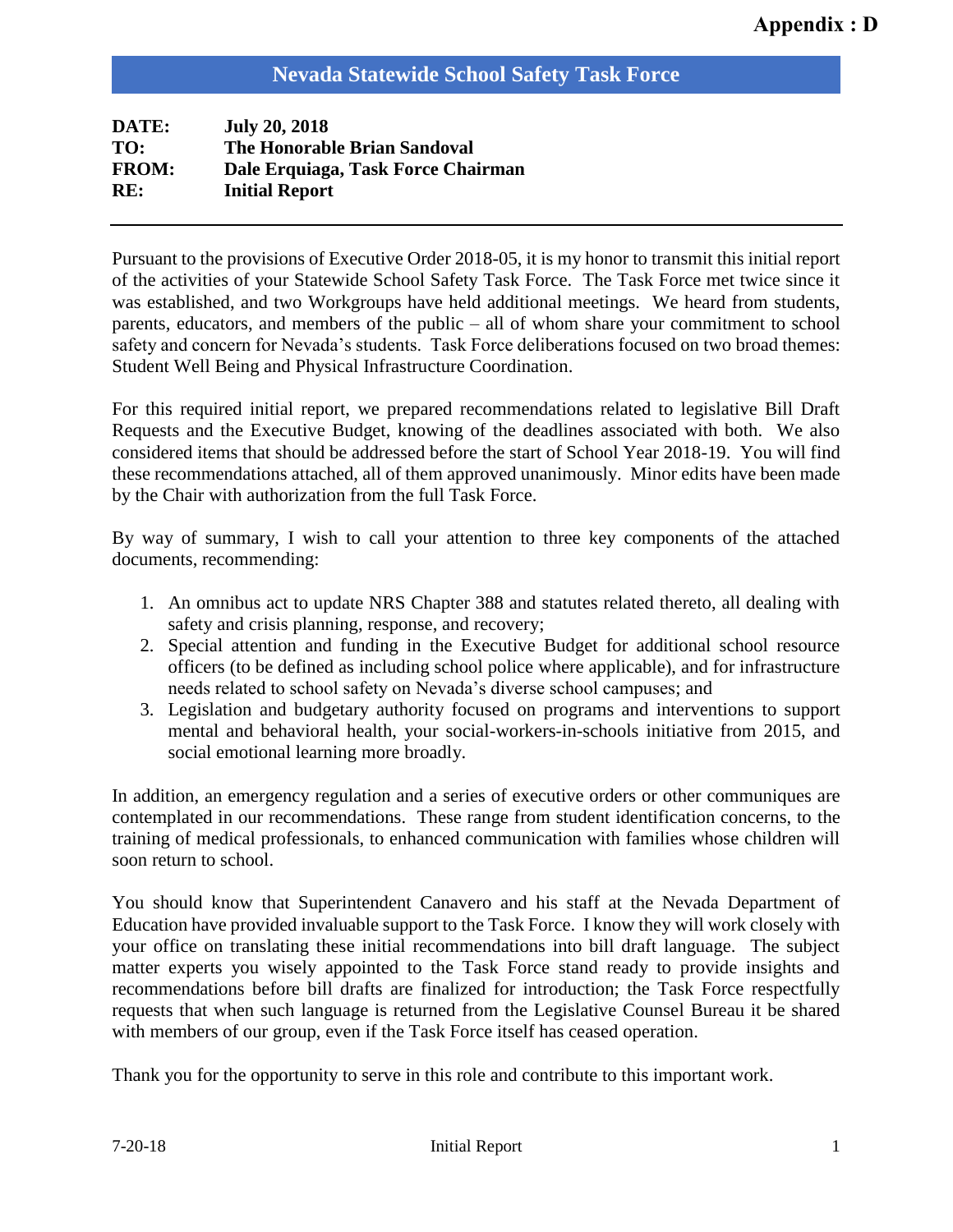#### **Recommended Bill Draft Request Regarding School Safety Planning**

Chapter 388 of the Nevada Revised Statutes (NRS) provides for the establishment of school safety teams, committees to develop crisis plans, and the content/requirements of crisis plans. It is the recommendation of this Task Force that the Governor request a bill be drafted for the 2019 Legislative Session including the following provisions:

- 1. Individual school safety teams include representation from law enforcement (with allowance for flexibility for rural school districts due to availability of these personnel); that the existing requirement for a counselor be amended to be "school counselor, social worker or mental and behavioral health professional"; and that middle school and high school student voice be included when possible.
- 2. School crisis plans should ensure that drills occur at different times during the school day, in order for students to be familiar with safe routes to take and procedures to follow in different parts of the school building and under different circumstances. (Cross reference to NRS 392.450)
- 3. If not already provided for by law, provide a means for districts to require individualized plans for schools, in lieu of the "one plan to be used by all public schools" in the district to account for significant differences and needs, but at the discretion of the local board.
- 4. Require that district crisis plans include representation of a mental and behavioral health professional.
- 5. Require that district crisis plans include provisions related to recovery strategies at a school following a crisis, emergency or suicide.
- 6. Annual plans required pursuant to NRS 388.243 should be uniformly required to be complete and filed by July  $1<sup>st</sup>$  of each year (rather than simply "at least once each year" as now stated in law). The same filing date should be required for charter and private schools.
- 7. Provide authority for the Chief of the Division of Emergency Management to approve, and if necessary randomly audit, plans required to be filed with the Division to ensure compliance with statutory all requirements.
- 8. Require the Governor to create a statewide committee on school safety as an additional component of these teams and committees contemplated by this chapter, to include representation from state agencies such as Education, Public Safety, Emergency Management, and Health & Human Services.

NOTE: additional recommendations in the following Workgroup Reports might be included with these provisions in an omnibus act regarding school safety.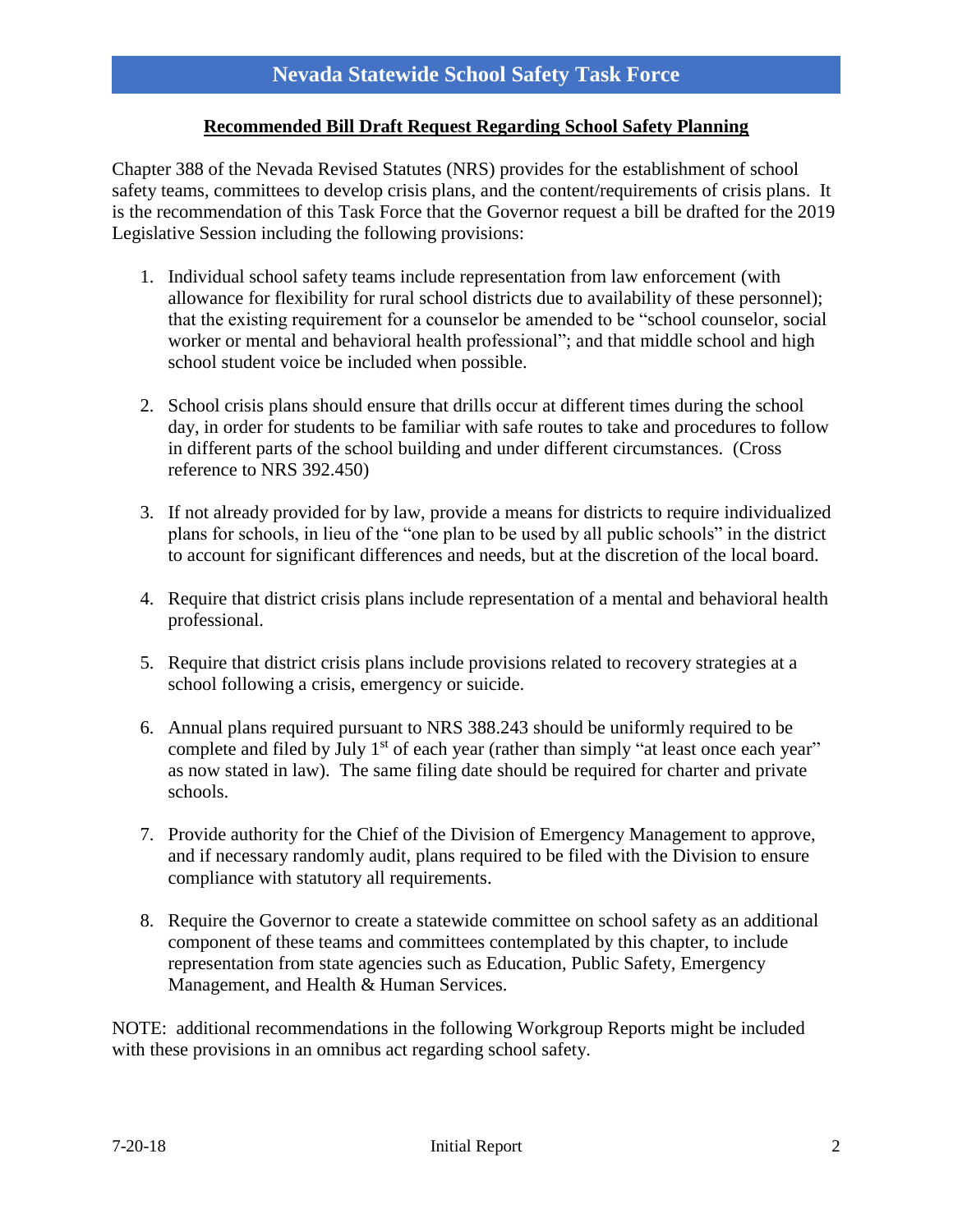#### **Physical Infrastructure Workgroup Recommendations**

#### **Recommendation #1** – Amend state law as follows:

a) Amend Nevada Revised Statutes to categorize school police officers as Category I peace officers [NRS 289.470 and NRS 432B.610].

b) Include school police officers in the Nevada definition of "school resource officer." c) Include school police departments in the Nevada definition of "law enforcement agency" for the purpose of NRS 289.030 which requires certain peace officers to wear a portable event recording device and requires certain law enforcement agencies to adopt policies and procedures governing the use of portable event recording devices. d) Increase jurisdiction of school police officers to include all property, buildings and facilities beyond school property while investigating matters related to personnel, pupils, or real or personal property of the school district; further expand jurisdiction of school police officers to enforce violations of traffic laws and ordinances 24 hours each day.

**Recommendation #2** – Amend state law to refine Emergency Response Plans (NRS 388.245) as follows:

a) Division of Emergency Management to provide NDE/Legislature annual report of compliance with plans. a. Division of Emergency Management may request other agencies to contribute to the plan review, at their sole discretion.

b) Require plans to address extracurricular activities (e.g., sporting events)

c) From Attorney General's Summit: Ensure building plans are shared among and across law enforcement jurisdictions; establish clear incident command hierarchy in an emergency.

**Recommendation #3** – Require the Department of Education to develop a model plan to incorporate the following changes (NRS 388.253):

- a) Include a Model Threat Assessment (individual student) [NRS 388.253(2)];
- b) Include a Behavioral Health Disaster Response element [NRS 388.253(2)b)]; and
- c) Require annual exercises of plans including external response agencies.

**Recommendation #4** – Make any necessary changes to ensure sustainability of Safe-Voice and ability of first responders to provide support to students, including:

- a) Amend "Safe-to-Tell" to "Safe Voice" in all relevant statutes; and
- **b)** If a student provides his/her own contact information, then law enforcement may provide the student's personally identifiable information to the school and local law enforcement. **[NOTE: The Governor should consider approving an emergency regulation for this purpose before the new school year begins.]**

**Recommendation #5** – Make necessary statutory or regulatory changes regarding disproportionality of school discipline, including a requirement for additional school discipline data, including but not limited to removal of pupil, to be disaggregated by race/ethnicity and special education status, and for such data to be reported annually.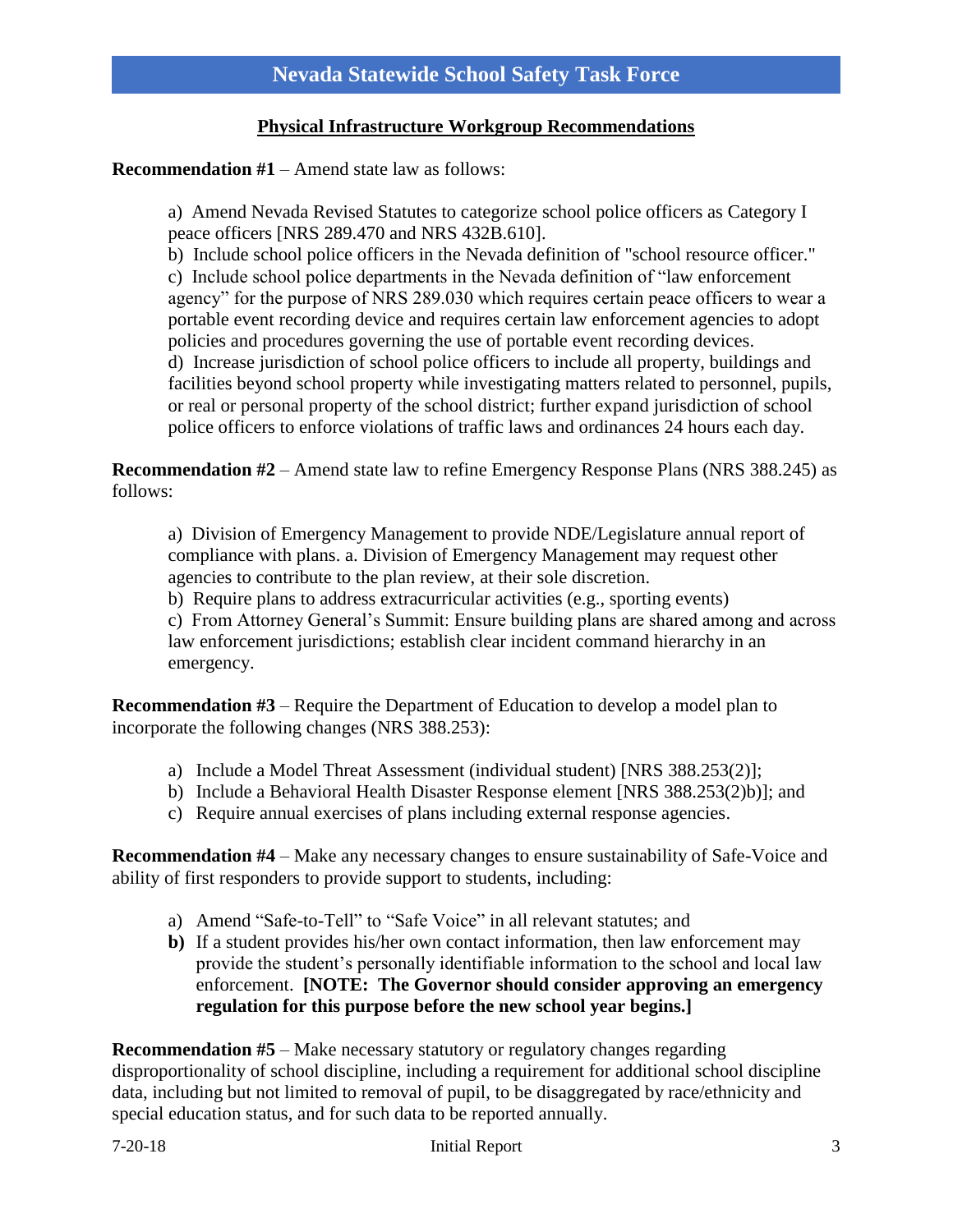**Recommendation #6** – Provide funding the Executive Budget as follows:

- a) Expand access to School Resource Officers (as redefined above).
	- 1. Establish a categorical fund at the State dedicated for this purpose.
	- 2. Applications for funding come through District and must be made in conjunction with their school police department or local law enforcement agency, as applicable.
	- 3. Applications for funding come through SPCSA for any charter schools.
- b) Enhance school building safety to ensure safe learning environments.
	- 1. Establish a categorical fund at the State dedicated for this purpose.
	- 2. Applications for funding from Districts or SPCSA based on school safety assessment that is aligned with state standards for such an assessment(s).
	- 3. Distribution of funds based on "guided autonomy" that includes the school safety assessment to identify school needs and distributed on a block plus per pupil basis.
- c) \$200,000/year to support district/school and charter school training to supplement and refine training programs;
- d) Addition of one FTE to support Safe Voice within the Safe and Respectful Learning Environments; and
- e) Funding for required training/professional development for administrators and staff on matters pertaining to threat assessment and behavioral health disaster response.

#### **Recommendation #7** – Direct the Department of Education to:

- a) Encourage charter and private schools to enter into an agreement (e.g., Memorandum of Understanding) with local school police or law enforcement agencies to provide school safety support.
- b) Develop evidence-based resources for schools/districts including but not limited to:
	- 1. Individual threat assessment,
	- 2. Standards for school safety assessments,
	- 3. Partnerships with Emergency Management to support districts in Nevada's mutual aid program, and
	- 4. A list of resources to improve safety of school buildings.
- c) Work with the Nevada Attorney General's Office and law enforcement immediately to establish working relationships with principals and obtain access to emergency response plans.

#### **Student Well Being Workgroup Recommendations**

**Recommendation #1** – Provide legislation and budgetary authority that would grant districts funds to ensure students and school staff have the prevention skills needed to be successful and safe in school. This would accomplish the following:

a) Proactively integrate Social Emotional Learning (SEL) into the fabric of all Nevada schools to help teachers and students remain motivated to develop skills to navigate and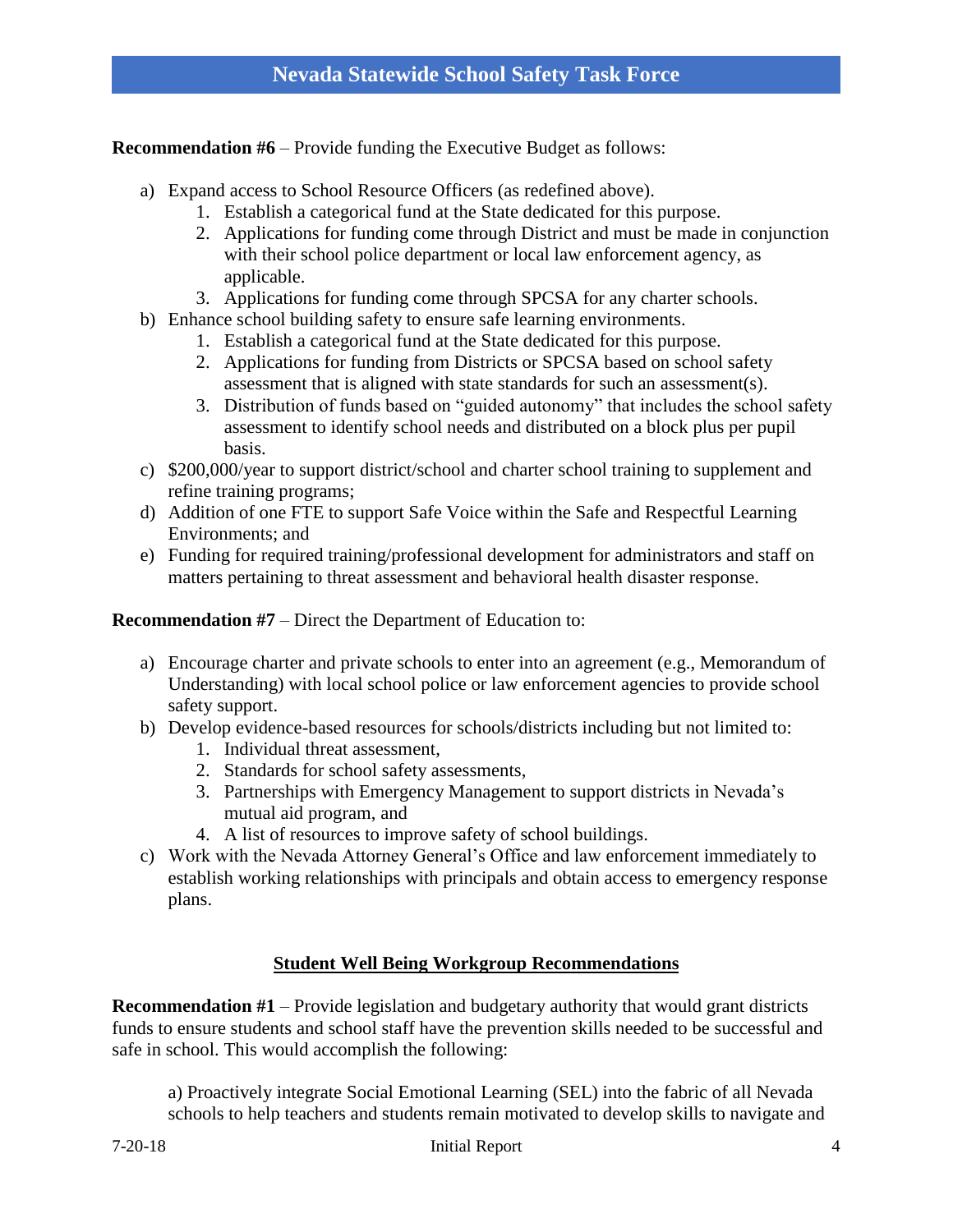succeed within their 21st learning communities and to serve as responsible, contributing, and safe members of society.

b) Require statewide Social-Emotional-Behavioral programming (SEB) as part of a multi-tiered system of support framework (MTSS) that requires each school to implement an integrated program with screenings, interventions, and progress monitoring. Establish administrator accountability standards to ensure that the framework is implemented with fidelity on every campus.

c) Require a statewide framework for and encourage the use of restorative practices in schools as an alternative to out of school consequences for behavioral infractions and the accompanying frustration that sometimes leads students to engage in antisocial or other behaviors that threaten the safety and/or learning of others.

d) Encourage Districts throughout the Nevada to institutionalize restorative practices as a preventative measure for antisocial behavior on campuses. Consider Fairfax County Public Schools (in Virginia) as a model.

e) Use and fund equitable instructional practices to promote inclusion and school climate. f) Fund one new FTE to create a school climate and equity framework at state level that contributes to school improvement planning.

**Recommendation #2** – Amend AB 127 of the 2017 Legislative Session to establish statewide recommended ratios for all school-based mental health providers (school counselors, school psychologists, and school social workers) that align with their respective national association recommended ratios, and require each school district to establish a school-based mental health ratio improvement plan for each of the three professions to achieve this ratio within 15 years; include a definition of each profession and supervision structure as part of the improvement plan; consider including school nurses in this initiative.

**Recommendation #3** – Include school nurses, school counselors, and school psychologists in the Nevada Department of Education pilot Medicaid program and Social Work Block Grant. Enable the Department to use funds (one new FTE) from the current Social Work Block Grant Program to immediately expand school district capacity for Medicaid billing for behavioral health services and support.

**Recommendation #4** – Issue an Executive Order directing the licensing boards for physicians, physician assistances, advance practice registered nurses, and all other professionals authorized to practice medicine in the state of Nevada to implement regulations:

a) requiring professionals initially licensed by their respective boards to complete at least two hours of continuous medical education on gun safety and self-harm and harm-toothers risk reduction during their first two years from initially being licensed; and b) requiring professionals currently licensed to complete at least two hours of the continuous medical education during the next licensing period.

**Recommendation #5** – Issue an Executive Order directing the Nevada Department of Education to produce a statement/documents with a title such as "Our Kids, Our Schools, Our Duty to Help Protect." This school safety document could be distributed by the Department to all district, charter, and private schools in Nevada before the start of the 2019 school year. This optional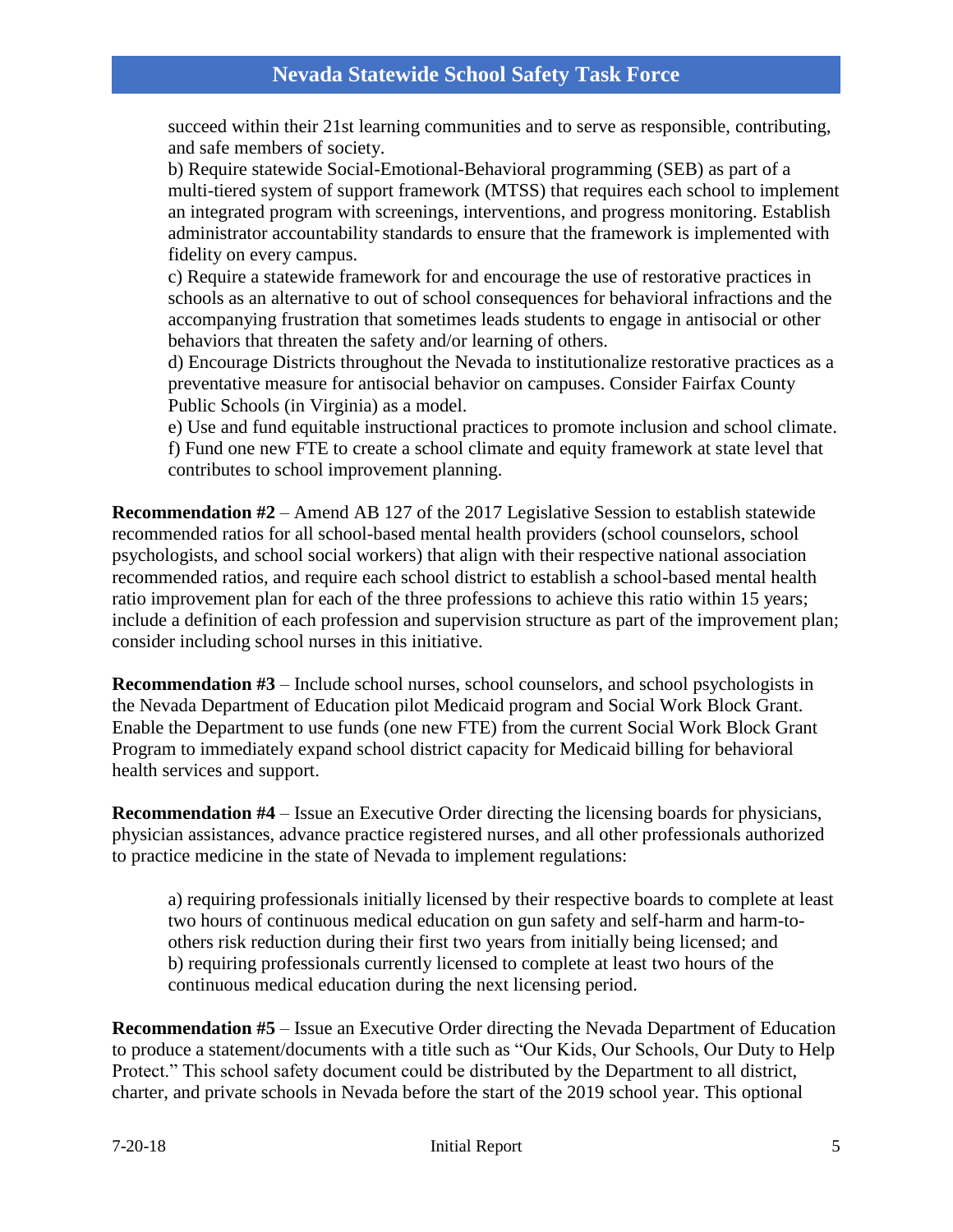document could be used by school leaders, principals and staff—to help communicate with parents, students and caregivers:

- a) What state-wide safety precautions are in place in their school, as allowed by law;
- b) Crucial tips on responding to children's emotional needs during times of crisis; and
- c) Examples of early warning signs in children, etc.

**Recommendation #6** – The Task Force recommends that the Nevada Department of Education add input from parents, staff, and students on school climate, safety, programs currently available and utilized, and a SWOT analysis (strengths, weaknesses, opportunities and threats) to the statewide school climate survey. The Task Force further recommends that the State Board of Education adopt regulations or issue guidance such that School Improvement Plans (SIP) or School Performance Plans (SPP) for individual schools include:

- a) Goals to increase positive school climate; and
- b) Goals to improve family involvement.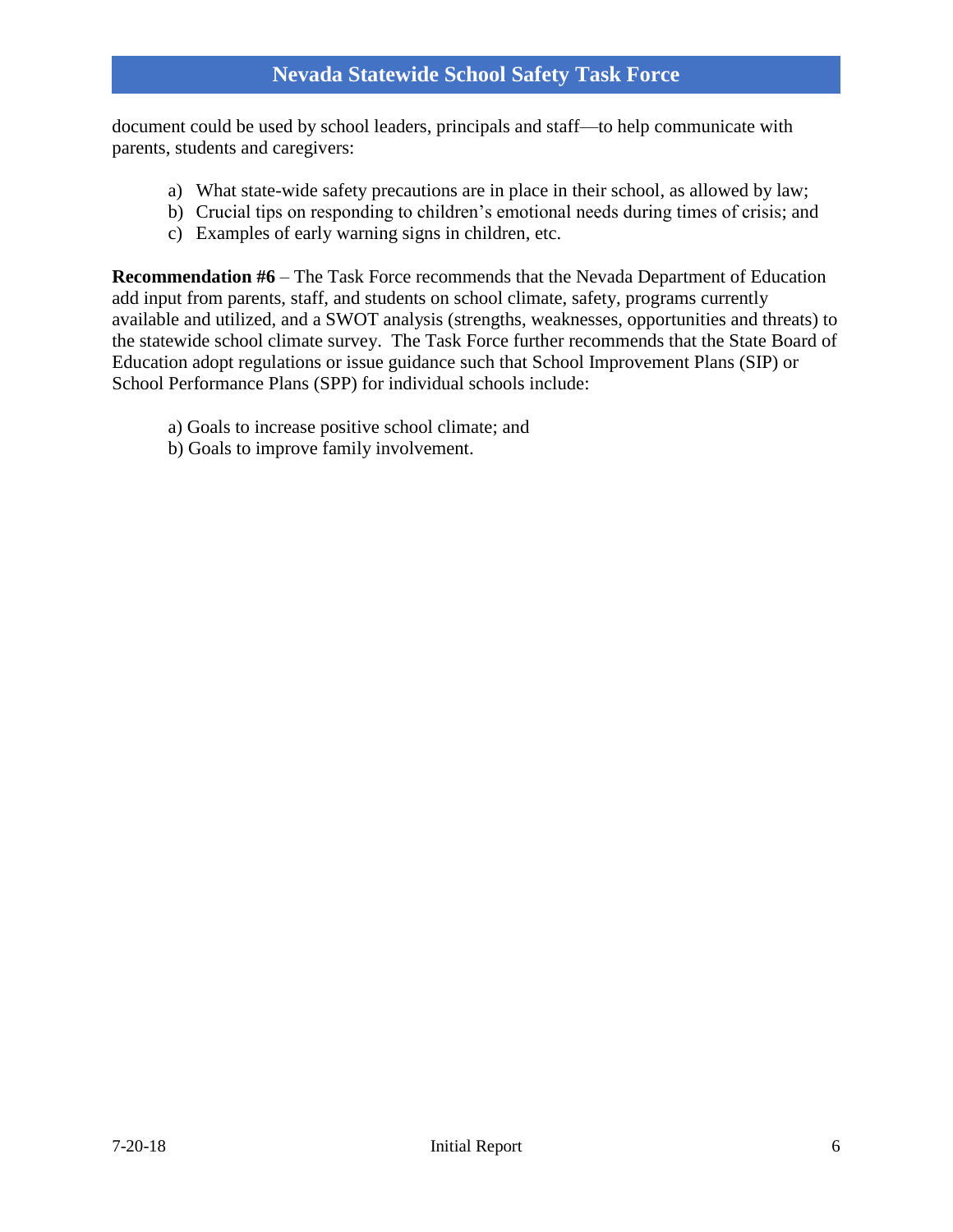- **1.** Recommend that the State Dept of Ed and work with the office of Safe and Respectful Learning to create a Mobile Crisis Team for rural counties.
	- **Justification:** CCSD and WCSD have crisis teams on staff. The rural districts are not able to fund or staff these types of individuals. When the individual school safety teams, or staff, conduct the **basic** at risk assessment, provided by the state, and have a student or students that raise a red flag they can call on this mobile crisis team to come in and provide interventions. This allows the student(s) to get the help and resources they need for mental health. Oftentimes very small rural schools do not have these types of wrap around services available in their community.
	- **Research Link:** [Christy McGill presentation](http://www.doe.nv.gov/Boards_Commissions_Councils/StatewideSchoolSafetyTaskForce/2018/June/Support_Materials/)
	- **Fiscal Note:** State funded salaries for individuals on the Mobile Crisis Team.
- **2.** Recommend School Improvement Plans or SPP's for individual schools to include a goal to increase/improve parent/family positive school climate involvement.
	- **Justification:** As far as I understand the SIP requirement comes from NDE. Most likely from a regulation handed down to the districts. Currently, the SIPs mostly focus on academics, which is important. However, it would be easy for SIPs to have two more holistic goals. Most SIPs already include some kind of climate improvement or family engagement. This just solidifies it and requires ALL to comply.
	- **Research link:** None
	- **Fiscal Note:** None
- **3.** Recommend that the state of NV place an additional sales tax on media/video games purchased in the state with ratings of violence. Perhaps M for mature and A for adult. The money received from this additional tax will be used to supplement not supplant our efforts to increase safety in our schools.
	- **Justification:** It has been proven that kids who view and play violent video games display more aggressive behaviors. Addiction to viewing violence in gaming has become a real problem with teenagers. Many of these games allow them to plan out and carry out violent acts with life-like characters and situations. I like to think of this like the tobacco tax that has been imposed where some of the revenues are used for prevention and cessation of smoking. It makes sense to ask those who purchase these types of games pay a little extra to help solve and prevent problems.
	- **Research link:** [http://www.esrb.org/ratings/ratings\\_guide.aspx;](http://www.esrb.org/ratings/ratings_guide.aspx) <http://www.apa.org/about/policy/violent-video-games.aspx>
	- **Fiscal Note:** Yes, unknown amount

\*These recommendations were submitted and discussed by members of the Student Well Being Working Group but were not included in the final report due to the limited number of recommendations allowed and the need for further research, review, and approval. They are included in the appendix for future consideration.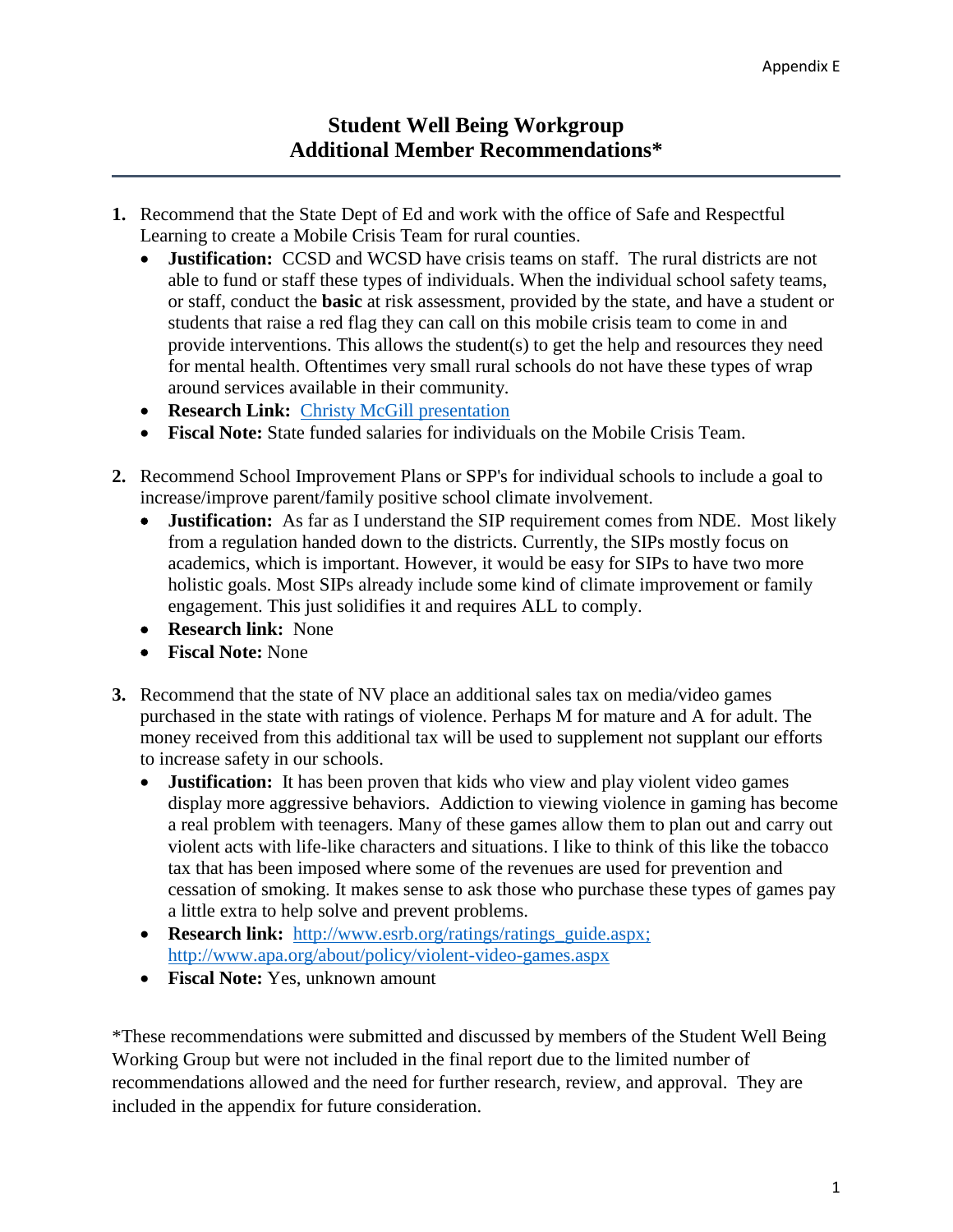- **4.** Recommend that NDE develop a mental health track (Social Science) as part of the CTE program available to students.
	- **Justification:** Considering the need for an increase in mental health professionals, it seems fitting to try to encourage our own students to enter into this field. There are ample opportunities for "work study" with school counselors, social workers, psychologists, and community mental health workers. This idea clearly meets the CTE pillars of High Skill, High Wage, and High Demand.
	- **Research link:** Superintendents' Recommendation (no link provided for this)
	- **Fiscal Note:** Yes, unknown amount
- **5.** Include measures of social emotional learning (SEL) or social, emotional, and academic development (SEAD) in both the rating of schools as part of the Nevada School Performance Framework (NSPF) as well as annual school improvement plans completed by administrators.
	- **Justification:** Although research clearly demonstrates a correlation between SEL and student well-being and academic success, Nevada's ESSA plan and the NSPF currently do not measure nor reward implementation of SEL or SEAD for school improvement.
	- **Research link:** [http://www.doe.nv.gov/uploadedFiles/ndedoenvgov/content/Boards\\_Commissions\\_Coun](http://www.doe.nv.gov/uploadedFiles/ndedoenvgov/content/Boards_Commissions_Councils/ESSA_Adv_Group/NevadaSubmittedConsolidatedPlanFinal.pdf) [cils/ESSA\\_Adv\\_Group/NevadaSubmittedConsolidatedPlanFinal.pdf](http://www.doe.nv.gov/uploadedFiles/ndedoenvgov/content/Boards_Commissions_Councils/ESSA_Adv_Group/NevadaSubmittedConsolidatedPlanFinal.pdf)
	- **Fiscal Note:** None
- **6.** Require those who hold a standard teaching or administrator license in Nevada to take one of the six continuing education or professional development credits in an area related to SEAD or SEL prior to each licensure renewal.
	- **Justification:** The English Mastery Council (created by Senate Bill 504 in the 2013 Legislature), after detailed investigation, found a need to support English Language Learners and thusly recommended a provision requiring the completion of one (English Language Acquisition Development) ELAD course to renew teaching licenses. Governor Sandoval has identified school safety a top priority for our state; therefore, SEL training for teachers and administrators is of great importance.
	- **Research link:** [http://blogs.edweek.org/edweek/rulesforengagement/Taylor%20et%20al%20-](http://blogs.edweek.org/edweek/rulesforengagement/Taylor%20et%20al%20-%20FINAL%20document%206%2017%202017.pdf) [%20FINAL%20document%206%2017%202017.pdf](http://blogs.edweek.org/edweek/rulesforengagement/Taylor%20et%20al%20-%20FINAL%20document%206%2017%202017.pdf)
	- **Fiscal Note:** None
- **7.** Require all state-approved traditional and alternative route programs to include SEAD training as part of their completion programs.
	- **Justification:** Research supports social emotional learning as essential in relationship building between teachers and students. If teachers come into the teaching field with social emotional training, Nevada's schools will benefit as result.
	- **Research link:** [https://drive.google.com/file/d/1PU7frWJPMxYKU0G7P\\_r0g1FDAd43ZLDc/view?usp=](https://drive.google.com/file/d/1PU7frWJPMxYKU0G7P_r0g1FDAd43ZLDc/view?usp=sharing) [sharing](https://drive.google.com/file/d/1PU7frWJPMxYKU0G7P_r0g1FDAd43ZLDc/view?usp=sharing)
	- **Fiscal Note:** None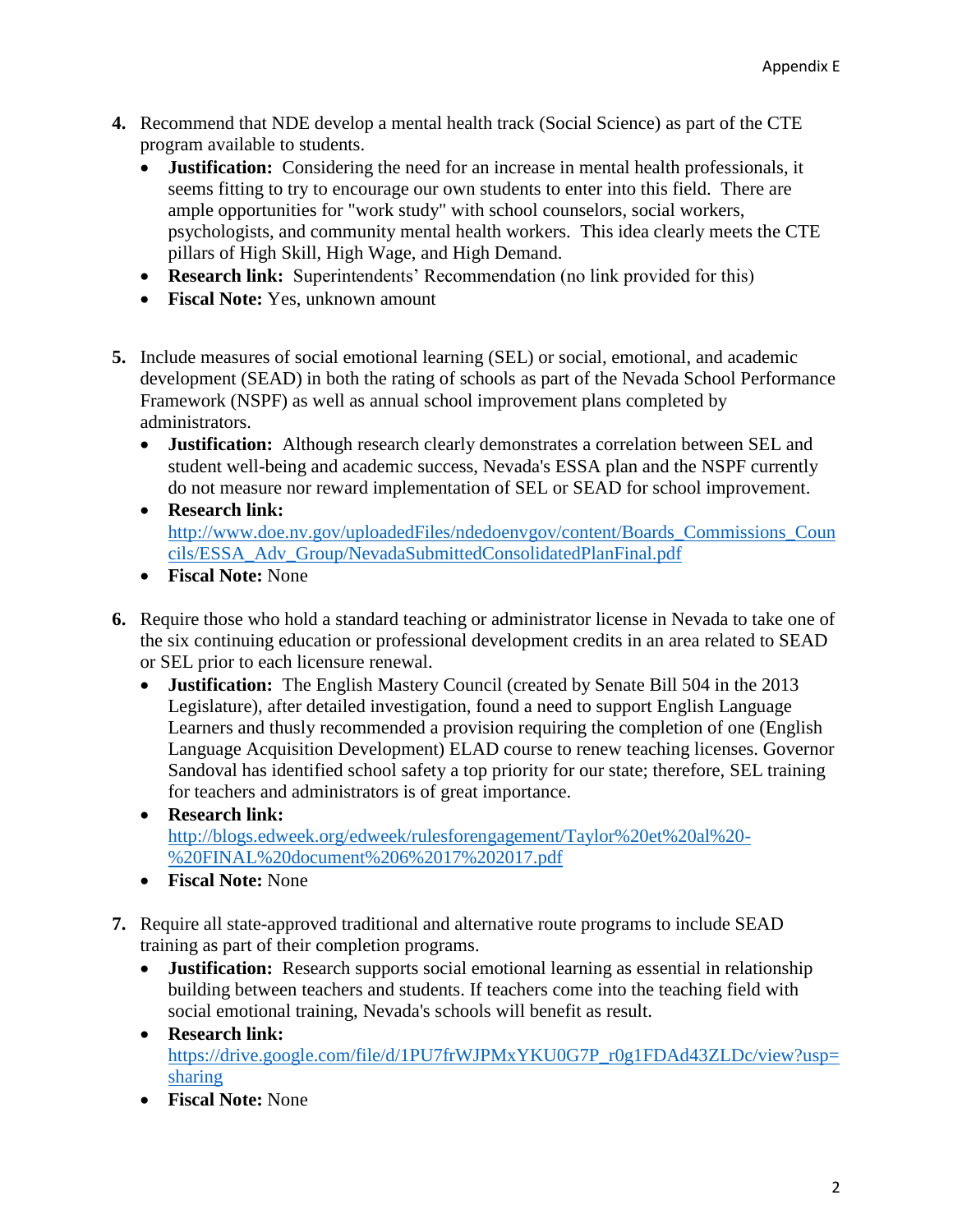- **8.** Create an endorsement in SEAD for standard teaching licensure. Those who obtain a SEAD endorsement would be exempt from taking a continuing education credit in SEAD for licensure renewal.
	- **Justification:** Creating an endorsement would demonstrate the importance of SEAD and build leaders in schools as stated in Nevada's ESSA plan.
	- **Research link:** <http://nspf.doe.nv.gov/>
	- **Fiscal Note:** None
- **9.** Require higher education institutes to offer preservice teachers instruction on socialemotional-behavioral (SEB) curricular programming and the SEB multi-tiered systems of support framework.
	- **Justification:** Understanding and managing student behavioral is largely absent from preservice training programs and many current teachers report feeling underprepared to deal with student social-emotional-behavioral issues even after having decades of teaching experience.
	- **Research links:** Increasing Awareness of Child Mental Health Issues among Elementary School Staff (Powers, Wegmann, Blackmann, & Swick, 2018); A Social-Ecological Approach to Addressing Emotional and Behavioral Problems in Schools: Focusing on Group Processes and Social Dynamics (Trach, Lee, & Hymel, 2017); Effect of Preservice Classroom Management Training on Attitudes and Skills for Teaching Children With Emotional and Behavioral Problems: A Randomized Control Trial (Klopfer, Scott, Jenkins, & Ducharme, 2017)
	- **Fiscal Note:** None
- **10.** Create school-based mental health pipeline and incentivize students to enter into the fields of school psychology and school counseling through loan forgiveness programs. Expand existing higher education training programs for school psychology and school counseling. For social work and nursing programs, include specialized coursework in education systems (general and special education). Create stacked degree programs for school-based mental health professions.
	- **Justification:** Nevada has existing teacher pipelines in place. Using existing models, school-based mental health professional pipelines could also be established.
	- **Research link:** Teacher Pipelines: Career Pathways Extending From High School to Community College to University (Bragg, 2007)
	- **Fiscal Note:** Unknown

**11.** Implement a statewide system to track and support students with known mental health issues as they move between education settings and as they transition out of high school.

• **Justification:** Students who move between educational settings (districts, charters, private, homeschool, transition) do not remain within the mental health transition system with the public schools. These students have significant mental health needs that often go unaddressed, or under addressed, due to trauma in their home life, among other factors, and do not receive the care they need. With a statewide, comprehensive tracking system, these students can receive the care they need regardless of their educational or home setting.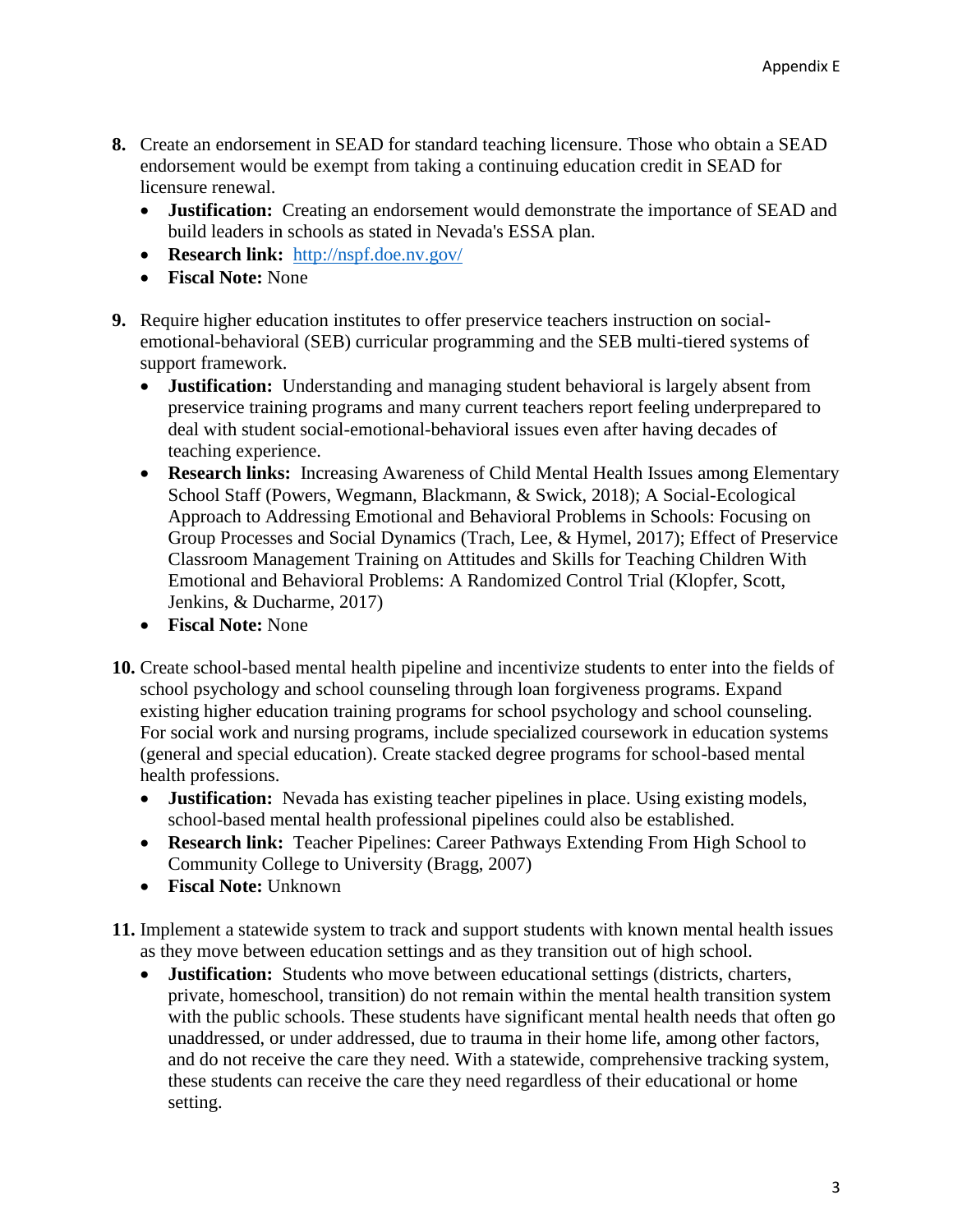- **Research link:** [https://www.nami.org/getattachment/Learn-More/Mental-Health-by-the-](https://www.nami.org/getattachment/Learn-More/Mental-Health-by-the-Numbers/childrenmhfacts.pdf)[Numbers/childrenmhfacts.pdf](https://www.nami.org/getattachment/Learn-More/Mental-Health-by-the-Numbers/childrenmhfacts.pdf)
- **Fiscal Note:** Unknown

**12.** Conduct a survey of all schools including input from parents, staff, and students on school climate, safety, programs currently available and utilized, and a SWOT analysis (strengths, weaknesses, opportunities and threats).

- **Justification:** Information collection was "the most important phase of the project and is the cornerstone for all recommendations or actions going forward. It was imperative to be as thorough in all information-gathering efforts so that as many stakeholders as possible were involved in the process". (WCSD Safe and Healthy Schools Executive Summary, p. 8)
- **Research link:**  [https://www.washoeschools.net/cms/lib/NV01912265/Centricity/Domain/630/Safe%20an](https://www.washoeschools.net/cms/lib/NV01912265/Centricity/Domain/630/Safe%20and%20Healthy%20Schools%20Commission/School%20Safety%20Advocacy%20Council%20Executive%20Report.pdf) [d%20Healthy%20Schools%20Commission/School%20Safety%20Advocacy%20Council](https://www.washoeschools.net/cms/lib/NV01912265/Centricity/Domain/630/Safe%20and%20Healthy%20Schools%20Commission/School%20Safety%20Advocacy%20Council%20Executive%20Report.pdf) [%20Executive%20Report.pdf](https://www.washoeschools.net/cms/lib/NV01912265/Centricity/Domain/630/Safe%20and%20Healthy%20Schools%20Commission/School%20Safety%20Advocacy%20Council%20Executive%20Report.pdf)
- **Fiscal Note:** Yes

**13.** Train students to monitor and report suspicious behavior using "Safe Voice" and other means of reporting.

- **Justification:** In more than half of the open-source incidents, students were the first to discover another student's violent plan. (Straub, Solan and Rosiak, 2018, p.2)
- **Research link:** [https://www.edweek.org/ew/articles/2018/04/11/how-schools-have](https://www.edweek.org/ew/articles/2018/04/11/how-schools-have-successfully-prevented-violence)[successfully-prevented-violence;](https://www.edweek.org/ew/articles/2018/04/11/how-schools-have-successfully-prevented-violence) [https://www.asvnearmiss.org/wp](https://www.asvnearmiss.org/wp-content/uploads/2017/12/NASRO-JOSS-Winter-Edition-2017-Averting-School-Violence_Police-Foundation.pdf)[content/uploads/2017/12/NASRO-JOSS-Winter-Edition-2017-Averting-School-](https://www.asvnearmiss.org/wp-content/uploads/2017/12/NASRO-JOSS-Winter-Edition-2017-Averting-School-Violence_Police-Foundation.pdf)[Violence\\_Police-Foundation.pdf](https://www.asvnearmiss.org/wp-content/uploads/2017/12/NASRO-JOSS-Winter-Edition-2017-Averting-School-Violence_Police-Foundation.pdf)
- **Fiscal Note:** Yes
- **14.** Designate staff or volunteers to greet at drop off and pick up times at major points of entrance.
	- **Justification:** Schools must be vigilant at entrance locations and have sufficient staff to process and observe individuals entering the school. (Police Foundation, 2017, p. 33) [https://www.asvnearmiss.org/wp-content/uploads/2017/12/NASRO-JOSS-Winter-](https://www.asvnearmiss.org/wp-content/uploads/2017/12/NASRO-JOSS-Winter-Edition-2017-Averting-School-Violence_Police-Foundation.pdf)[Edition-2017-Averting-School-Violence\\_Police-Foundation.pdf.](https://www.asvnearmiss.org/wp-content/uploads/2017/12/NASRO-JOSS-Winter-Edition-2017-Averting-School-Violence_Police-Foundation.pdf) Promote and expand access to community and school based mentoring programs. An evaluation of the community based Big Brothers Big Sisters mentoring programs found "mentored youth were 32% less likely to have engaged in a physical fight". (CDC, p. 26)
	- **Research link:** <https://www.cdc.gov/violenceprevention/pdf/yv-technicalpackage.pdf>
	- **Fiscal Note:** No
- **15.** Designate a team trained in threat assessment at every school (i.e. Principal, VP, School Counselor, SRO) (Virginia Model, p. 9 & US Secret Service Threat Assessment, p. 22).
	- **Justification:** Out of 188 threats assessed in schools using the 7 step threat assessment model, principals were certain 185 were not carried out and uncertain about only 3 threats to hit another student. (Dewey, 2010, p. 9) "The boys and young men who engaged in the targeted school violence examined by the Safe School Initiative were not 'invisible'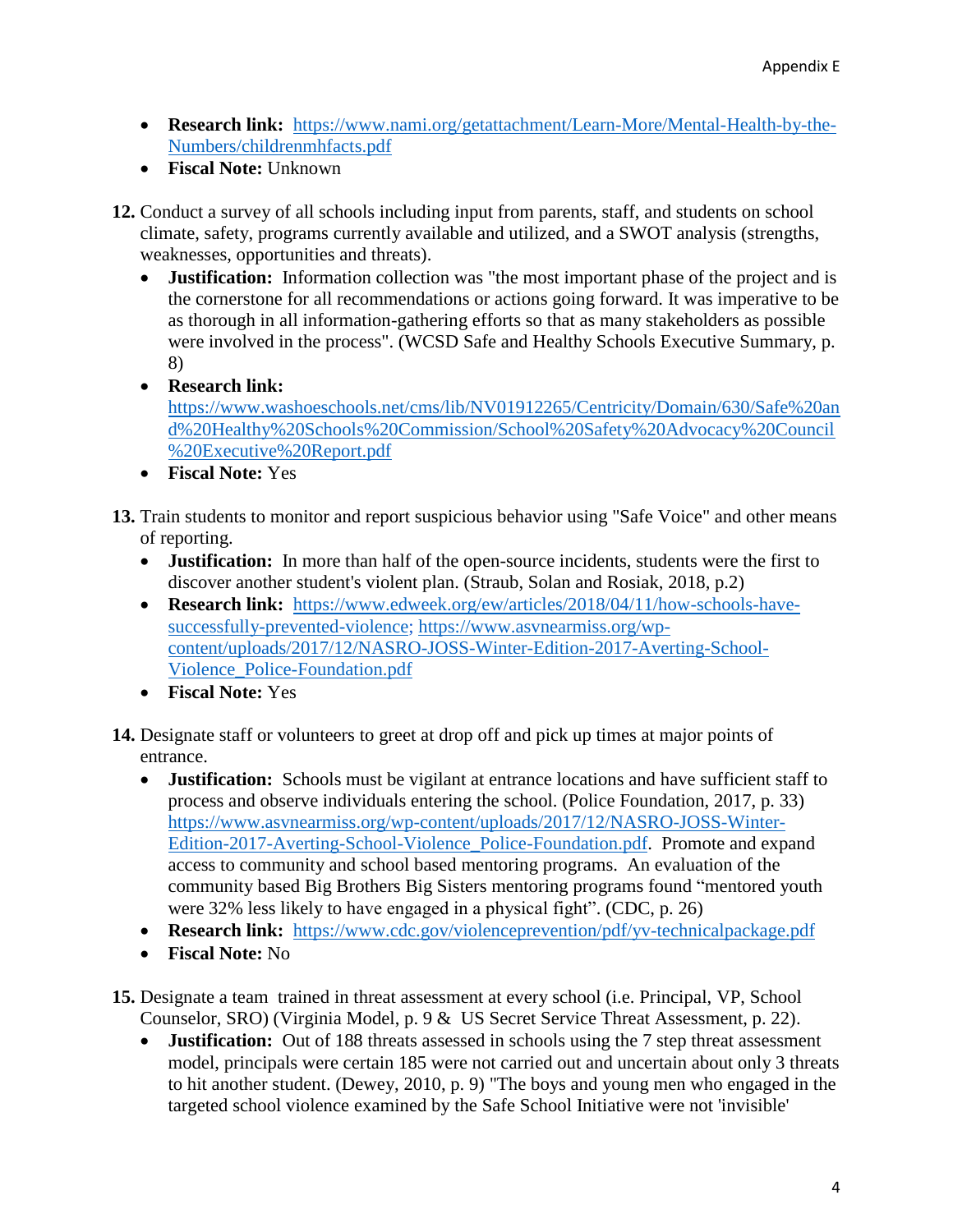students. In fact, nearly all of these students engaged in behaviors that caused concern to at least one person, usually an adult-and most concerned at least three people." (Secret Service, 2004, pp. 21-22) See Model Policies for School Threat Assessments (Virginia DCJS, p. 7-111)

- **Research links:**  [https://www.doe.k12.de.us/cms/lib/DE01922744/Centricity/Domain/156/virginia](https://www.doe.k12.de.us/cms/lib/DE01922744/Centricity/Domain/156/virginia-model.pdf)[model.pdf;](https://www.doe.k12.de.us/cms/lib/DE01922744/Centricity/Domain/156/virginia-model.pdf) [https://www.secretservice.gov/data/protection/ntac/ssi\\_guide.pdf;](https://www.secretservice.gov/data/protection/ntac/ssi_guide.pdf) [https://w](https://www.dcjs.virginia.gov/sites/dcjs.virginia.gov/files/publications/law-enforcement/threat-assessment-model-policies-procedures-and-guidelinespdf.pdf) [ww.dcjs.virginia.gov/sites/dcjs.virginia.gov/files/publications/law-enforcement/threat](https://www.dcjs.virginia.gov/sites/dcjs.virginia.gov/files/publications/law-enforcement/threat-assessment-model-policies-procedures-and-guidelinespdf.pdf)[assessment-model-policies-procedures-and-guidelinespdf.pdf](https://www.dcjs.virginia.gov/sites/dcjs.virginia.gov/files/publications/law-enforcement/threat-assessment-model-policies-procedures-and-guidelinespdf.pdf)
- **Fiscal Note:** Yes
- **16.** Promote trauma informed and responsive schools training across Nevada public schools
	- **Justification:** Trauma is a common experience for many students, and the impact on learning and behavior at school can be significant. Reactions to trauma can manifest as avoidance of schoolwork, anxiety, irritability, defiance, and/or aggressive conduct. When educators are not trauma informed, they can easily misinterpret these concerning behaviors and intervene with strategies that are ineffective and that can exacerbate trauma symptoms.
	- **Research link:** <https://traumaawareschools.org/impact>
	- **Fiscal Note:** Unknown
- **17.** Build capacity for substance abuse prevention planning and evidence-based program implementation.
	- **Justification:** Students who abuse alcohol, marijuana, and other drugs often experience significant problems with school attendance, behavior, and academic performance. Schools that are trained to effectively assess substance abuse patterns, plan and implement evidence-based interventions, and evaluate the impact of their interventions are able to engage in successful prevention and intervention strategies.
	- **Research link:** <https://www.samhsa.gov/capt/applying-strategic-prevention-framework>
	- **Fiscal Note:** Unknown
- **18.** Support the integrated framework and expansion of school counseling, school psychology, and school social work positions across Nevada public schools
	- **Justification:** School counselors, psychologists, and social workers are an integral part of a comprehensive school-based mental health team. Students with mental health disorders that are not effectively addressed are at risk for a broad range of negative academic and behavioral outcomes, including dropout, self-harm, substance abuse, and aggressive behavior. School counselors, psychologists, and social workers play a vital role in providing mental health interventions, promoting mental health, building a positive school climate, engaging parents, and building partnerships with community agencies to better serve vulnerable families.
	- **Research link:** National Association of School Psychologists. A Framework for Safe and Successful Schools. Bethesda, MD. 2015
	- **Fiscal Note:** Unknown

**19.** Expand student and family access to wraparound services**.**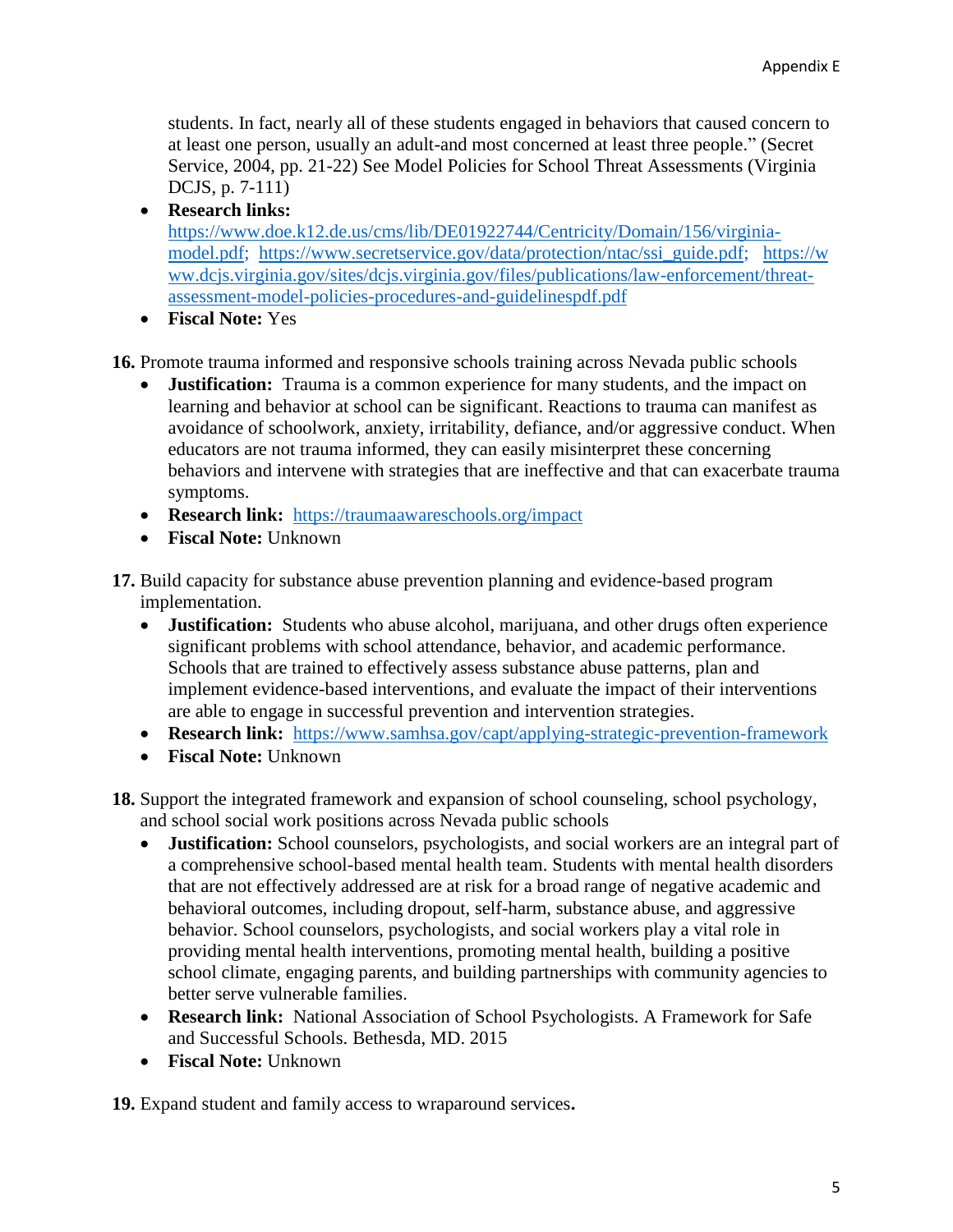- **Justification:** Studies have documented positive student academic, attendance, and behavioral outcomes using the wraparound service delivery model that features a high degree of team support and coordination and responsiveness to the needs of students and families.
- **Research links:** Bruns, E.J., & Suter, J.C. (2010). Summary of the wraparound evidence base. In E.J. Bruns & J.S. Walker (Eds.), The resource guide to wraparound. Portland, OR: National Wraparound Initiative.
- **Fiscal Note:** Unknown

**20.** Build capacity for universal mental health screening**.**

- **Justification:** Most children and youth with mental health disorders do not access mental health services or only receive services after a prolonged history of problems that has become difficult to address effectively through interventions. Universal screening offers an opportunity for early identification and improved access to services.
- **Research links:** Neil Humphrey and Michael Wigelsworth (2016). "Making the case for universal school-based mental health screening." *Emotional and Behavioral Difficulties*, 21(1), 22-42.
- **Fiscal Note:** Unknown

**21.** Promote examination and recommendations related to nontraditional forms of student discipline- looking at trauma and school climate.

- **Justification:** "suspension is a widely used disciplinary technique in both general and special education, research has raised serious questions about its effects. Frequent use of suspension has many undesirable and unintended outcomes, including a less healthy school environment, lower academic achievement, higher levels of disruptive or antisocial behavior, and higher school dropout rates- there are also often equity issues related to suspension that impact comprehensive school safety."
- **Research links:** https://law.duke.edu/childedlaw/schooldiscipline/downloads/instead of suspension.pdf; [https://acestoohigh.com/2017/05/02/addiction-doc-says-stop-chasing-the-drug-focus-on](https://acestoohigh.com/2017/05/02/addiction-doc-says-stop-chasing-the-drug-focus-on-aces-people-can-recover/)[aces-people-can-recover/](https://acestoohigh.com/2017/05/02/addiction-doc-says-stop-chasing-the-drug-focus-on-aces-people-can-recover/)
- **Fiscal Note:** Unknown

**22.** Use and fund equitable instructional practices to promote inclusion and school climate.

- **Justification:** Inclusive practices and school climate promote student safety by supporting all students and including the voice of all students.
- **Research link:** Articles
- **Fiscal Note:** Unknown
- **23.** Mandate that the licensing boards for physicians, physician assistances, advance practice registered nurses, and all other professionals authorized to practice medicine in the state of Nevada implemented regulations requiring professionals currently licensed by their respective boards to complete at least 2 hours of continues medical education on gun safety and self-harm and harm-to-others risk reduction during the next licensing period.
	- **Justification:** The presence of a handgun in the home has been shown to double the risk of adolescent suicide (Brent DA, Perper JA, Allman CJ, et al: The presence and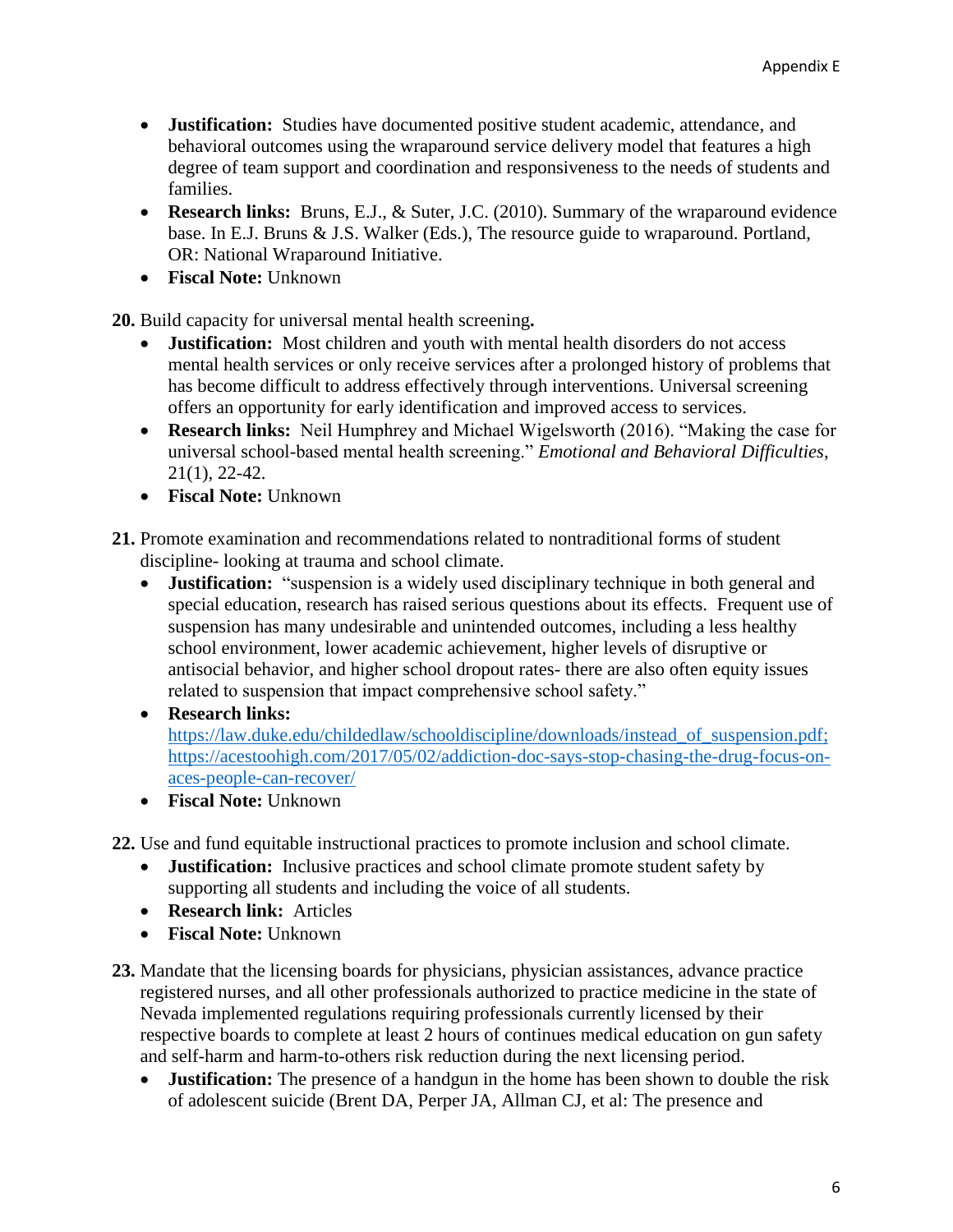accessibility of firearms in the homes of adolescent suicides: a case control study. JAMA 266:2989-2995, 1991). Three quarters of youth who shoot themselves do so with a gun they or a relative own (Grossman et al.: Self-inflicted and unintentional firearm injuries among children and adolescents: the source of the firearm. Archives of Pediatrics and Adolescent Medicine 153:875-878, 1999). In majority of cases (70%), threats issued by youth were classified as transient and could be resolved quickly (Cornell et al. 2004), also referenced at Student Threat Assessment as a Standard School Safety Practice: Results From a Statewide Implementation Study, [https://www.apa.org/pubs/journals/features/spq](https://www.apa.org/pubs/journals/features/spq-spq0000220.pdf)[spq0000220.pdf.](https://www.apa.org/pubs/journals/features/spq-spq0000220.pdf) There are multiple examples that the society clearly fails to consistently ensure safe gun storage

[\(https://www.washingtonpost.com/news/wonk/wp/2016/05/01/toddlers-have-shot-at](https://www.washingtonpost.com/news/wonk/wp/2016/05/01/toddlers-have-shot-at-least-23-people-this-year/?utm_term=.ad57576757e0)[least-23-people-this-year/?utm\\_term=.ad57576757e0;](https://www.washingtonpost.com/news/wonk/wp/2016/05/01/toddlers-have-shot-at-least-23-people-this-year/?utm_term=.ad57576757e0)

[https://everytownresearch.org/notanaccident/;](https://everytownresearch.org/notanaccident/) [https://www.snopes.com/fact](https://www.snopes.com/fact-check/toddlers-killed-americans-terrorists/)[check/toddlers-killed-americans-terrorists/\)](https://www.snopes.com/fact-check/toddlers-killed-americans-terrorists/). The 11<sup>th</sup> U.S. Circuit Court of Appeals upheld the constitutionality of physicians inquiring about gun ownership and safekeeping as part of their routine medical screening, ruling 10-1, finding the state of Florida had not shown any valid reason for restricting doctors' speech through Firearm Owners' Privacy Act (often abbreviated FOPA) passed by the Florida Legislature in 2011. <https://www.reuters.com/article/us-usa-florida-guns-idUSKBN15V2YX>**.** 

- **Research links:** Included in Justification
- **Fiscal Note:** No
- **24.** Mandate that the licensing boards for physicians, physician assistances, advance practice registered nurses and all other professionals authorized to practice medicine in the state of Nevada implemented regulations requiring professionals initially licensed by their respective boards to complete at least 2 hours of continues medical education on gun safety and selfharm and harm-to-others risk reduction during their first two years from initially being licensed.
	- **Justification:** Same as for #23.
	- **Research links:** Included in Justification for #23 .
	- **Fiscal Note:** No
- **25.** Provide incentives for "smart gun" sales and ownership through tax incentives and insurance rate reductions.
	- **Justification:** There are no clear evidence of school shootings using "smart gun" technology firearms.
	- **Research links:** None provided
	- **Fiscal Note:** Possible
- **26.** Implement public heath announcements via multiple media outreach venues to educate the general public about proper gun safety storage and about penalties for violating Nevada gun safety laws.
	- **Justification:** It is illegal for minors without certain exceptions to legally possess firearms [\(https://www.leg.state.nv.us/NRS/NRS-202.html#NRS202Sec300\)](https://www.leg.state.nv.us/NRS/NRS-202.html#NRS202Sec300) or for adults to sell or barter a firearm to a child under 18 [\(https://www.leg.state.nv.us/NRS/NRS-](https://www.leg.state.nv.us/NRS/NRS-202.html#NRS202Sec310)[202.html#NRS202Sec310\)](https://www.leg.state.nv.us/NRS/NRS-202.html#NRS202Sec310). There are multiple examples that the society clearly fails to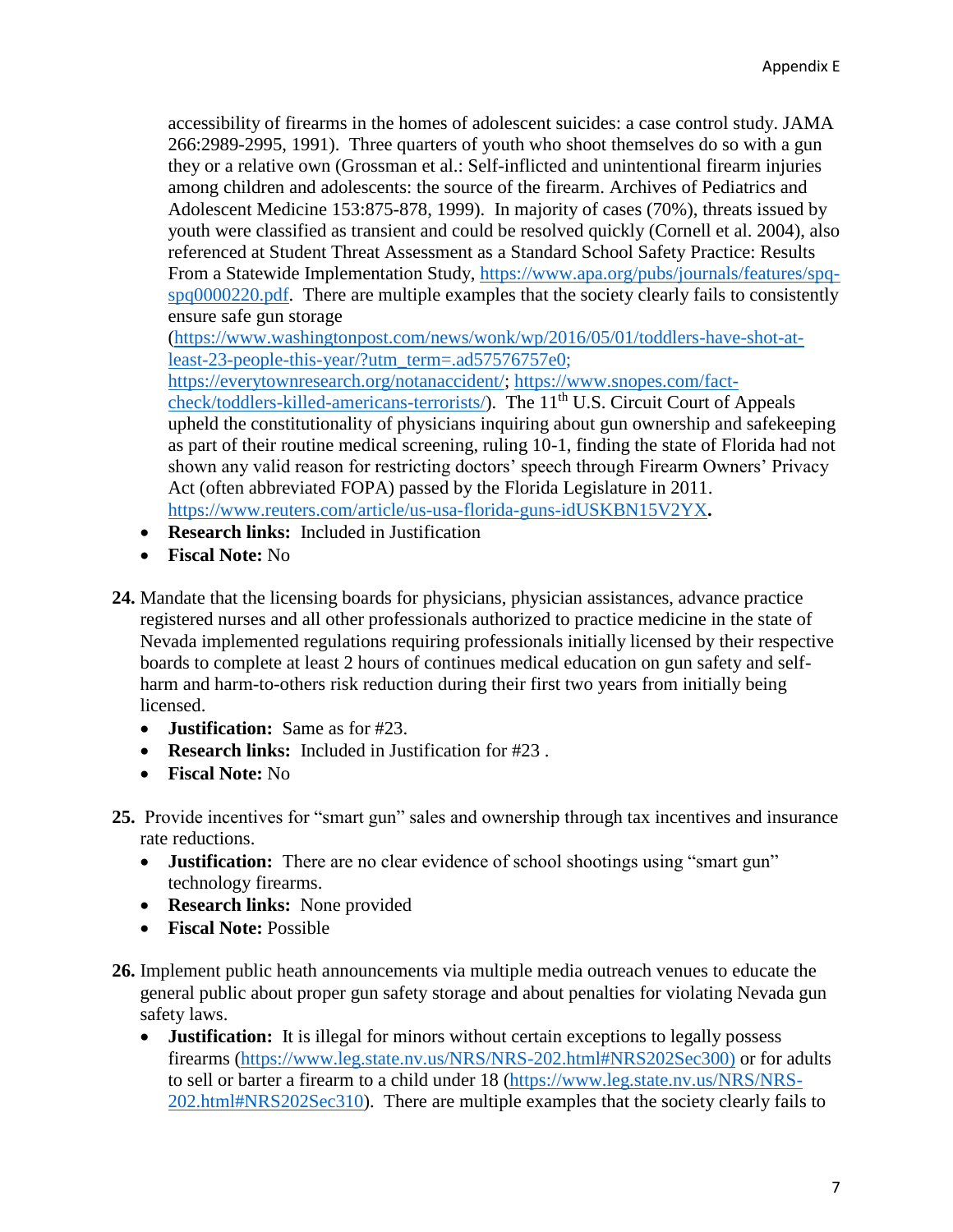consistently ensure safe gun storage

[\(https://www.washingtonpost.com/news/wonk/wp/2016/05/01/toddlers-have-shot-at](https://www.washingtonpost.com/news/wonk/wp/2016/05/01/toddlers-have-shot-at-least-23-people-this-year/?utm_term=.ad57576757e0)[least-23-people-this-year/?utm\\_term=.ad57576757e0;](https://www.washingtonpost.com/news/wonk/wp/2016/05/01/toddlers-have-shot-at-least-23-people-this-year/?utm_term=.ad57576757e0)

[https://everytownresearch.org/notanaccident/;](https://everytownresearch.org/notanaccident/) [https://www.snopes.com/fact](https://www.snopes.com/fact-check/toddlers-killed-americans-terrorists/)[check/toddlers-killed-americans-terrorists/\)](https://www.snopes.com/fact-check/toddlers-killed-americans-terrorists/). Three quarters of youth who shoot themselves do so with a gun they or a relative own (Grossman et al.: Self-inflicted and unintentional firearm injuries among children and adolescents: the source of the firearm. Archives of Pediatrics and Adolescent Medicine 153:875-878, 1999). Most youth who will obtain a gun first do so in early adolescence (Ash et al. 1996; Brener etal. 1999, Sadowski et al. 1989); and the majority of these youth receive their first gun passively. The major risk factor for handguns is not that the youth owns a gun, but that he (usually) carries it with him and can the impulsively use it during a confrontation (Principles and Practice of Child and Adolescent Forensic Psychiatry, D. Schetky and E. Benedek, 2002). U.S. students were caught with a firearm at school at least 1,576 times during the 2015- 16 school year, according to a federal database with information collected from states through the Gun-Free Schools Act.

[https://nces.ed.gov/programs/digest/d17/tables/dt17\\_231.65.asp.](https://nces.ed.gov/programs/digest/d17/tables/dt17_231.65.asp)

- **Research links:** Included in Justification
- **Fiscal Note:** Financial cost of creating and airing public service announcements.
- **27.** To bring Nevada's laws regarding exclusionary discipline practices in schools up to date with current research on suspension and expulsion. Concept: Revise NRS 392.4655-4675 to: prohibit the suspension of any student in grades K-2; prohibit long-term suspensions (10 or more days) for any reason; prohibit expulsion for any reason; include a requirement that every office discipline referral that meets a certain threshold triggers a referral to a Specialized Instructional Support Personnel (SISP; i.e. school social worker, school counselor, school psychologist) and the administration of a brief screener to support the development of a behavior support plan; and include a requirement that a behavior support plan be put in place for every student that is suspended, for both in- and out-of-school suspensions.
	- **Justification:** Research consistently demonstrates that zero tolerance, exclusionary school discipline practices have an adverse negative effect on the academic and behavioral health outcomes of students, with one study finding that a single suspension increases a student's likelihood of dropping out by 20% (  $\qquad$ , 2017). Many states have acknowledged this by adopting policies that prohibit such practices, especially for younger students (typically K-2).
	- **Research link:** [https://www.nasponline.org/research-and-policy/current-law-and-policy](https://www.nasponline.org/research-and-policy/current-law-and-policy-priorities/briefings/effective-school-discipline-policy-and-practice-supporting-student-learning)[priorities/briefings/effective-school-discipline-policy-and-practice-supporting-student](https://www.nasponline.org/research-and-policy/current-law-and-policy-priorities/briefings/effective-school-discipline-policy-and-practice-supporting-student-learning)[learning](https://www.nasponline.org/research-and-policy/current-law-and-policy-priorities/briefings/effective-school-discipline-policy-and-practice-supporting-student-learning)
	- **Fiscal Note:** Yes, FTE mentioned in Recommendation #2 should cover it.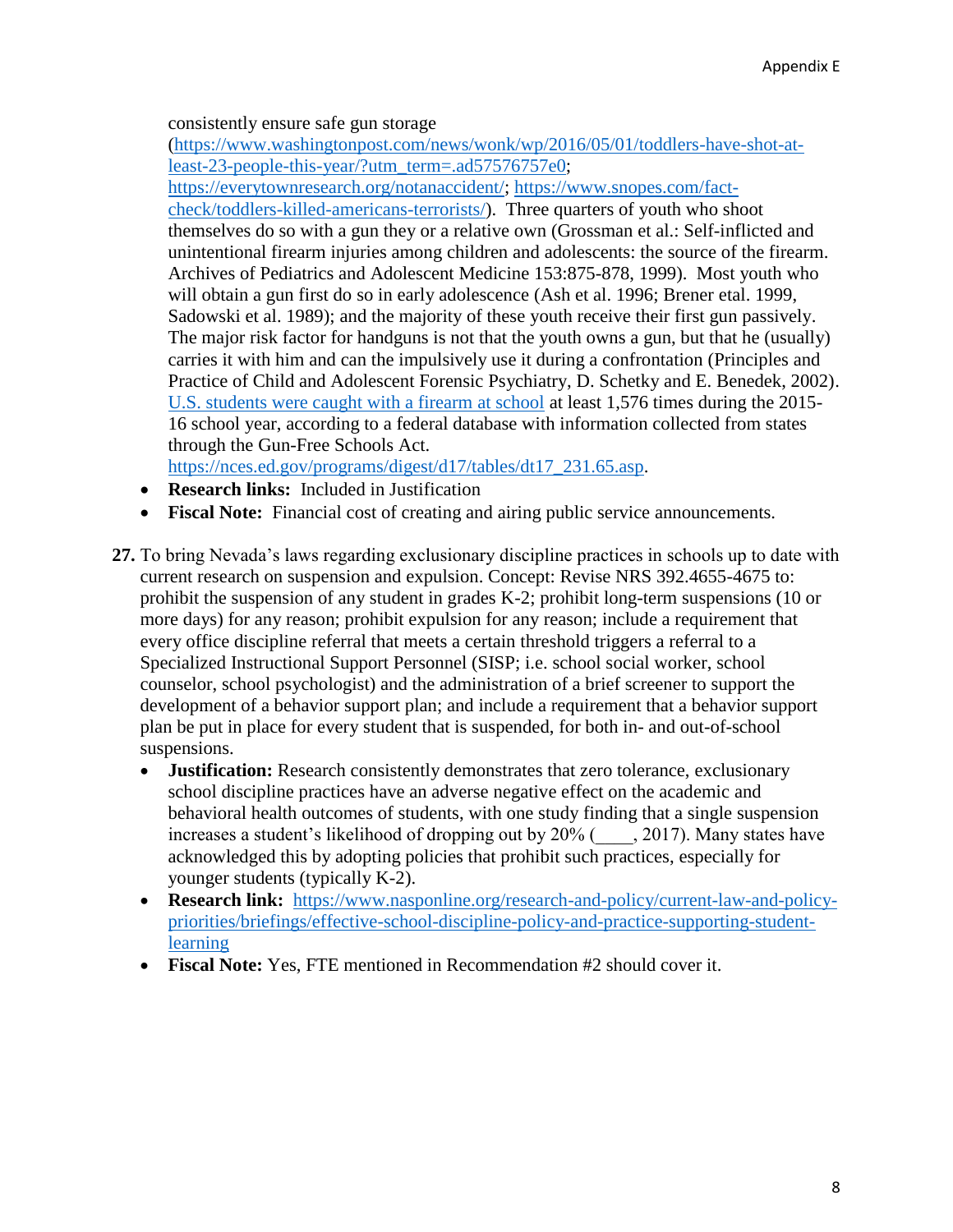- **1.** Physical Panic Slams
	- **Justification:** Speed, efficiency, and safety in case of an incident.
	- **Research link:** None
	- **Fiscal note:** Yes varies by amount, quality
- **2.** Physical Outside numbering and identification system for classrooms and buildings
	- **Justification:** Speed, efficiency, and safety of response to an incident.
	- **Research link:** None
	- **Fiscal note:** Yes minimal
- **3.** Administrative -School police support for private and charter schools
	- **Justification:** Private and charter schools who currently do not have SROs or school police of their own need the opportunity to enter into a MOU with school police for: 1. support in investigations, 2. standardization of threat investigation and protocol, 3. collective data sharing, 4. unified communication (private and charter schools do not have access to 800mhz radio or other district wide/community wide emergency communication), 5. Training (Each school is responsible for its own emergency/crisis response training and may or may not work with the Local Law Enforcement Agency. A MOU with school police would allow for unified training and a standardization of response that could be communicated to all agencies).
	- **Research link:** None
	- **Fiscal note:** Yes potentially rests with charter and private school
- **4.** Physical Microphones on cameras with the ability for the LEA to automatically link in and see/hear a code red situation
	- **Justification:** Speed, efficiency, and safety of response to an incident.
	- **Research link:** None
	- **Fiscal note:** Yes varies by amount, quality
- **5.** Physical Automatic Lockdown and administrator controlled lockdown.
	- **Justification:** Speed, efficiency, and safety in case of an incident or during an incident.
	- **Research link:** One example**:<https://havenlock.com/products/haven-lockdown>** Recently purchased by LA Unified SD (reported by Havenlock owner)
	- **Fiscal note:** Yes 469 500 per door (Havenlock system)
- **6.** Threat Assessment Training for Administrative Team.
	- **Justification:** Utilize K-12 School Security Practices Guide